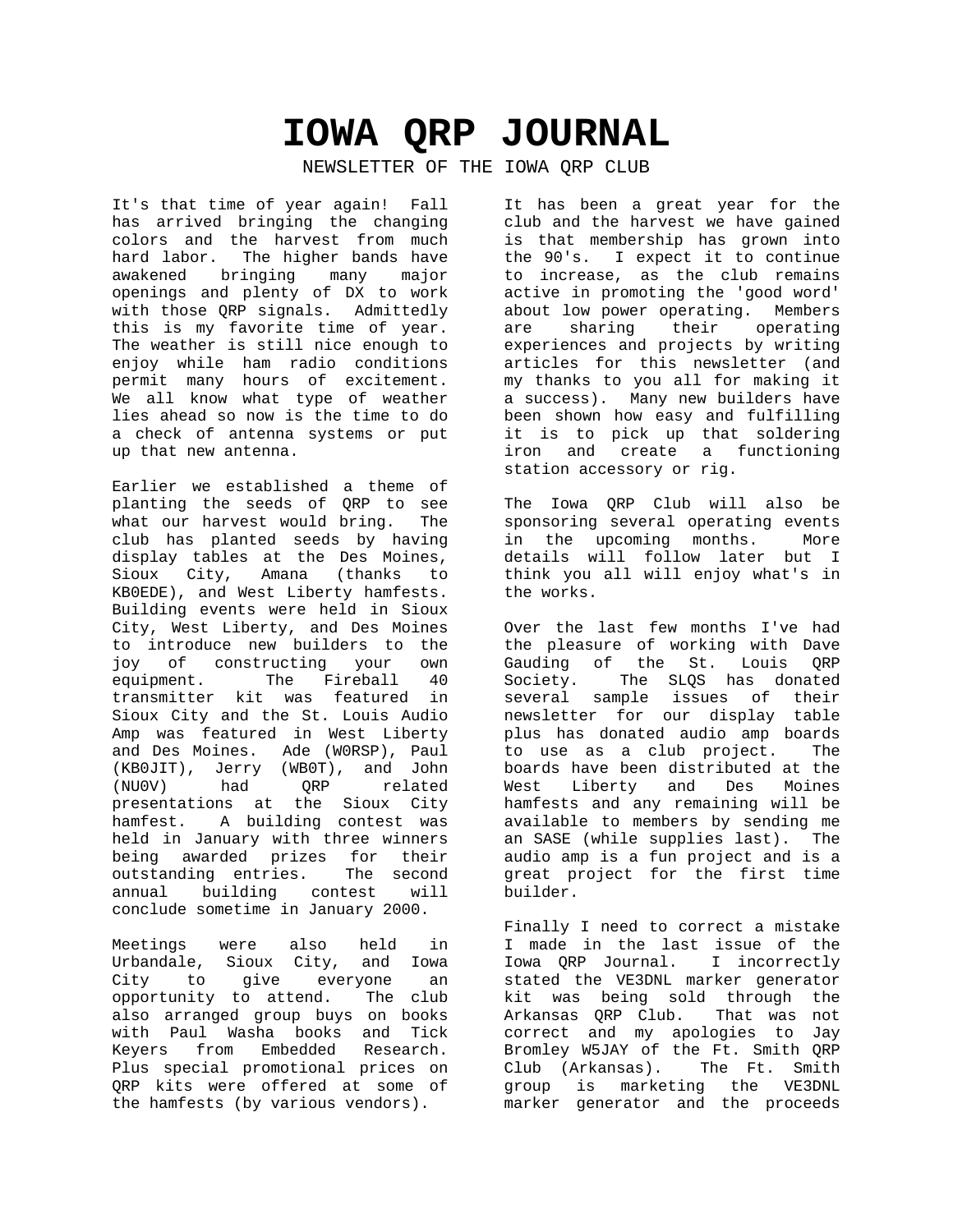go towards funding QRP related events.

The latest excitement with QRP operating is milliwatting! Several members of the club have been trying to help KJ5TF in working all states using milliwatt power levels. Others have just joined in the fun. I had the pleasure of QSO'ing with W5XE on October 12. He had a nice signal so I answered his CQ (plus I recognized his call from QRP-L). To my surprise he was only running 700 milliwatts (and had a  $5/5$  to  $5/7$  signal)! He lowered his power to 300 milliwatts and my report to him was 5/4/9. The report changed to 5/2/9 at the 100 milliwatt level. I would have asked him to lower the power further but family matters called so I had to QRT. Ray did say he has successfully made contacts at the 3 milliwatt level. This hobby is truly amazing!

72, de John NU0V burnleyia@home.com

\*\*\*\*\*\*\*\*\*\*\*\*\*\*\*\*\*\*\*\*\*\*\*\*\*\*\*\*\*\*\*\*\*\*\*

# **Member Profile - John Mc Clun N3REY** By John Mc Clun N3REY

I grew up in Oskaloosa in the fifties and sixties. Graduated from high school there and attended William Penn College for a year and a half. I started dabbling in electronics by building crystal radios and a single tube five-band heterodyne receiver amongst other fun items. Then Uncle Sam called, or at least I thought he was going to invite me, so I joined. Went to Colorado to learn medical electronics and spent 10 years doing that for God and country. But then I found out I could do this for a living and make more money if I was doing it as a civilian. So I went to work for some medical companies installing and servicing CAT scans and<br>eventually MRI machines. At the eventually MRI machines. same time I got involved in

computers, building and repairing, then programming. I got my degree in programming but hated sitting at a terminal for 8 hours a day. So I was wondering how I could solve my dilemma when it dawned on me that I could combine my hardware talents and my software and became a systems network administrator. So here I am at the University of Maryland doing just that for the largest research engineering institute on campus. Sorry I digressed there.

I really started in ham radio in the late 70's as a bandit. I was a licensed CB'er but had illegal ham gear I used. Shh.... don't mention it. I never did get caught. Then again in the early 90's I got interested in ham radio. So I got my Technician, then a couple of months later my Plus ticket and six months later my Advanced ticket. Operated solely QRP, always have always will. Why you ask? In the military we have a saying, be the best you can be. I feel that QRP'ers are doing just that. What talent does it take to make a QRO contact at 1,500 watts (or even 100 watts for that matter)? That's also why I build all my equipment (except for the QRP+). It takes a special talent. Along those lines, I belong to ARCI, QRP-L, FIST and IA - QRP and others, just to tweak my talents.

I have built around 50 kits in my time. From a Heathkit HW7, and HK TV kit (remember those?), an oscilloscope and a grid dip oscillator. Then I have built some fine radios including some of Dave Bensons' rigs, S&S Engineering's kits (ARK-40 and 20), OHR-500, two Sierras and many others. Even some of my own design. I also have the most modified QRP+ in existence, I did all of Larry East's mods, Norbert Heiders and mine that are published. What I haven't published is the mod I did for computer control of the synthesizer on the QRP+ and the attenuator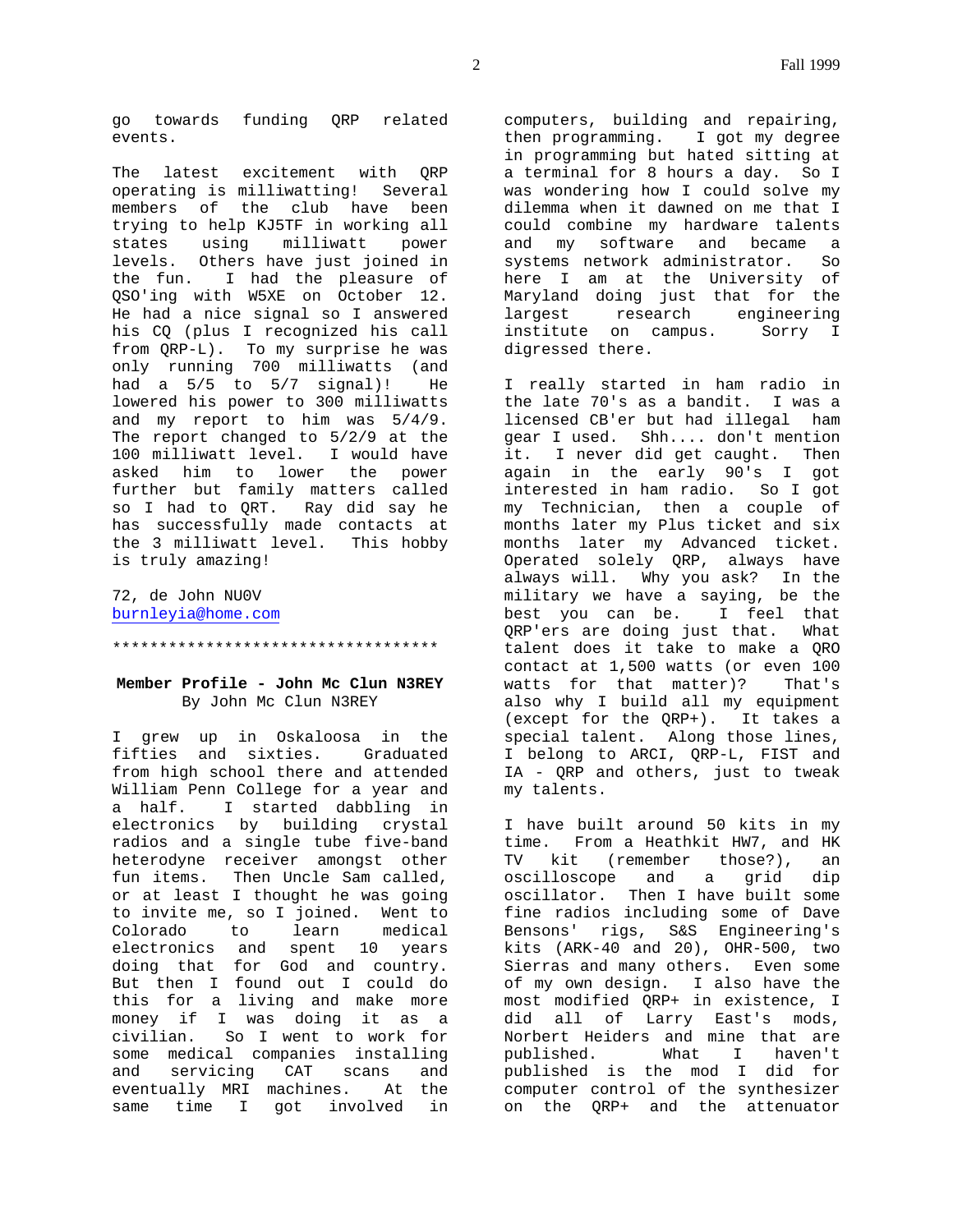switch. Just recently I built the Elekraft K2, man what a sweet kit!!! I mean it is a full function rig in every sense of the word and built from a kit. And no problems - the rig went together as stated and worked from the minute I plugged it in.

Oh I forgot to mention... I am married to a wonderful woman who puts up with my motorcycle riding, my ham radio and my sailing habit. Five kids, two dogs and a cat. We also ride bicycles and rode our tandem from Seattle to Baltimore last year - 3,255 miles, 70 miles a day. Did I mention I have Muscular Dystrophy? I'm on medication for it and I still have some muscle weakness, but it doesn't keep me down.

If you are in the Baltimore area give me a shout, I would love to talk to you about..... what ever. Hope to see you on the air so. I have applied for my new call sign so I may be NQ3RP or KQ3RP by the time this gets published, but will let you know on the net when that happens.

72, de John N3REY jmcclun@home.net

\*\*\*\*\*\*\*\*\*\*\*\*\*\*\*\*\*\*\*\*\*\*\*\*\*\*\*\*\*\*\*\*\*\*\*

# **Emergency Power System For Your Shack** By Paul Sipes KB0JIT

The following circuit will provide<br>power for your rigs during power for your rigs commercial power failures and also keep your standby batteries at full charge while you are operating normally. During normal operation this circuit is charging your backup battery. With the flip of a switch you have the option to run your rig from normal power or from your backup battery.

There are many types of batteries that can be used for emergency and backup service. A car battery is probably the easiest to obtain. The use of a car battery can be dangerous, as it will outgas when charged heavily. Also acid can be spilled easily. Battery acid will eat almost any kind of material and is very hazardous to skin. The safest kind of battery is the sealed acid cell commonly known as gelled cells. These batteries are now available new and on the surplus and used market. They are available in 2, 4, 6, and 12 volt, with current rating from 1/2 amp hour to 110 amp hour. A 20 amp hour battery will operate an average radio for up to 8 hours of use before reaching a state of discharge.

A sealed lead acid battery should be charged to 13.8 volts. This is an average single cell voltage of 2.3 volts. When the battery discharges to 10.2 volts or 1.7volts per cell it is considered discharged. If the battery is discharged beyond this point it is possible it will be destroyed. Charging a 12-volt battery to more than 13.8 volts or 2.3 volts per cell will cause it to begin to outgas and with repeated charging will decrease the capacity of the battery. Your station power supply should be set for 13.8 volts for proper battery charging and also for proper operation of your rigs.

The basic circuit was taken from CQ Magazine's June 1997 issue page 56. I built the circuit and used it as written in the article. It worked as advertised and was simple to build. After using the circuit I decided it didn't operate the way I wanted it to so I modified it and this is the result of that modification. The components for this circuit are all available at Radio Shack. The parts list will follow in this article.

Figure 1 is a schematic drawing and shows the components and their electrical placement in the circuit. Figure 2 is a line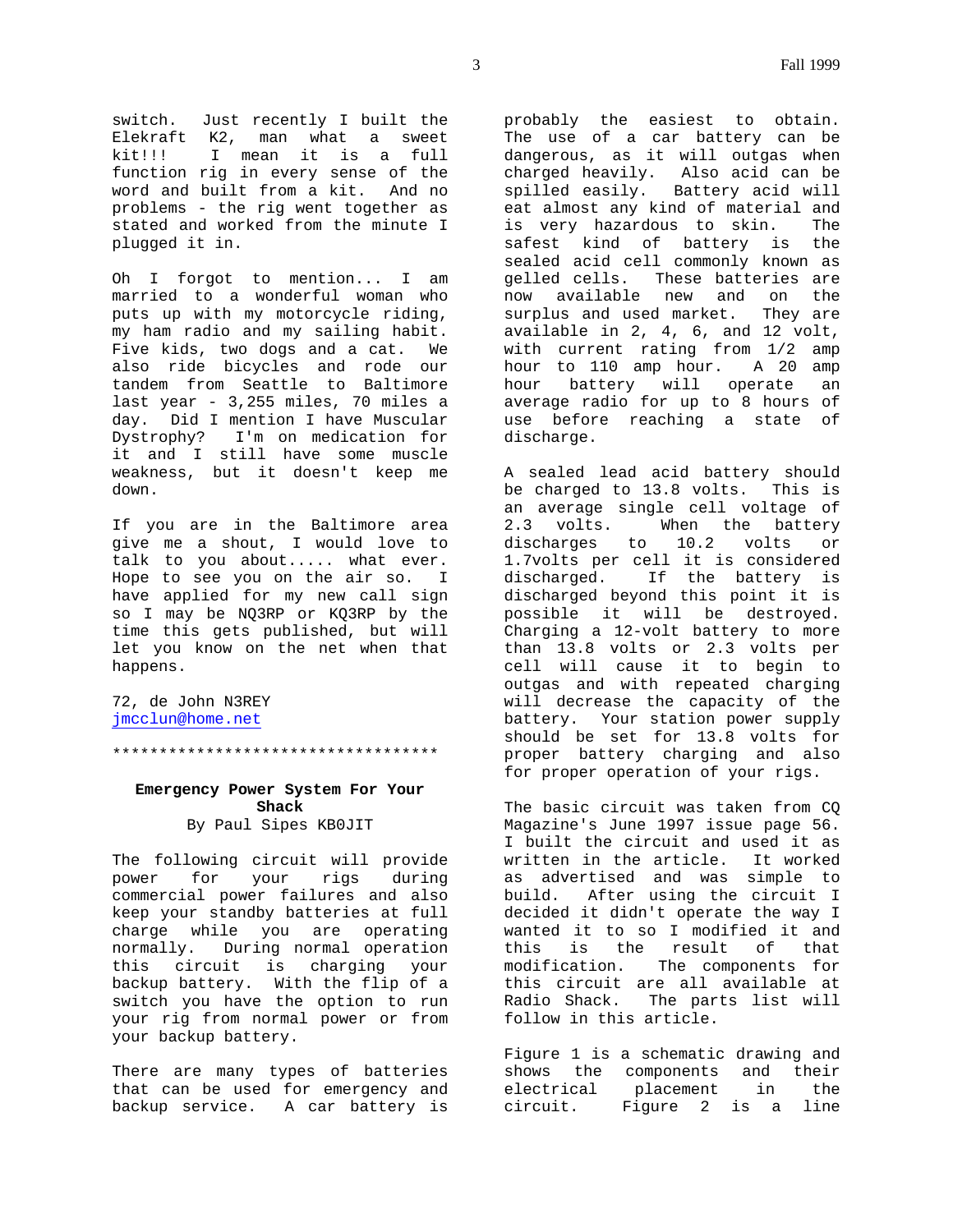

drawing showing the components and their physical layout. The terminal strip is used to hold the components and makes an easy support for everything. For the operating leads I use #10 stranded wire. The lamp and control leads are #16 stranded wire. On the #10 wire I used yellow split spade connectors and for the #16 wire I used blue split spade connectors. For the resistor, diodes, and lamps, I also used the blue connectors. The colors on the connectors are a code for the size wire they will accept. The yellow is used for #10 to #14, and the blue is used for #16 to #22. These are crimped connectors.

For the connections to the rigs I use the Radio Shack Heavy Duty Molded Nylon connector. These are part # RS-274-154 for the female and # RS-274-151 for the male connector. I use the female connector on the batery supply and the male on the radio. The use of a distribution terminal strip and inline fuses allow you to connect several rigs to the same supply and still have them all protected. When using these connectors, I always make the pin on the beveled side of the connector the positive pin. Doing this always sets a standard way of wiring that allows a radio to be connected without concern about reversed polarity. I also use a barrier strip as a distribution point to connect several other radios or accessories to power. On the output of the distribution strip you can use inline fuses to protect the system and your radios. This is shown in the figures.

I use lamps in the circuit to indicate which supply I am using. Lamp L1 indicates any time the power supply is turned on. L2 indicates power going to the distribution block. If L2 is lighted and L1 is dark you then know that your battery is providing power. The voltmeter will indicate when your battery is getting low and needs recharging, or if you are operating only on battery due to power failure it will indicate when you should suspend operation due to a low battery. Running the battery lower than 10.2 volts will damage the battery and possibly cause damage to your radio.

Figure 3 is a line drawing of my power system. The operating position lamp is an auto dome/courtesy bulb in a free standing socket that is available from Radio Shack. This lamp is handy when operating from battery power during a power failure. Also it helps to remind me to turn off all equipment and the power supply when finished with an operating session. My power cabinet is an old Motorola equipment cabinet that was salvaged. My power supply, emergency controller/charger, and backup batteries are in the cabinet.

Figure 4 shows how to wire a barrier strip to use as a distribution block with inline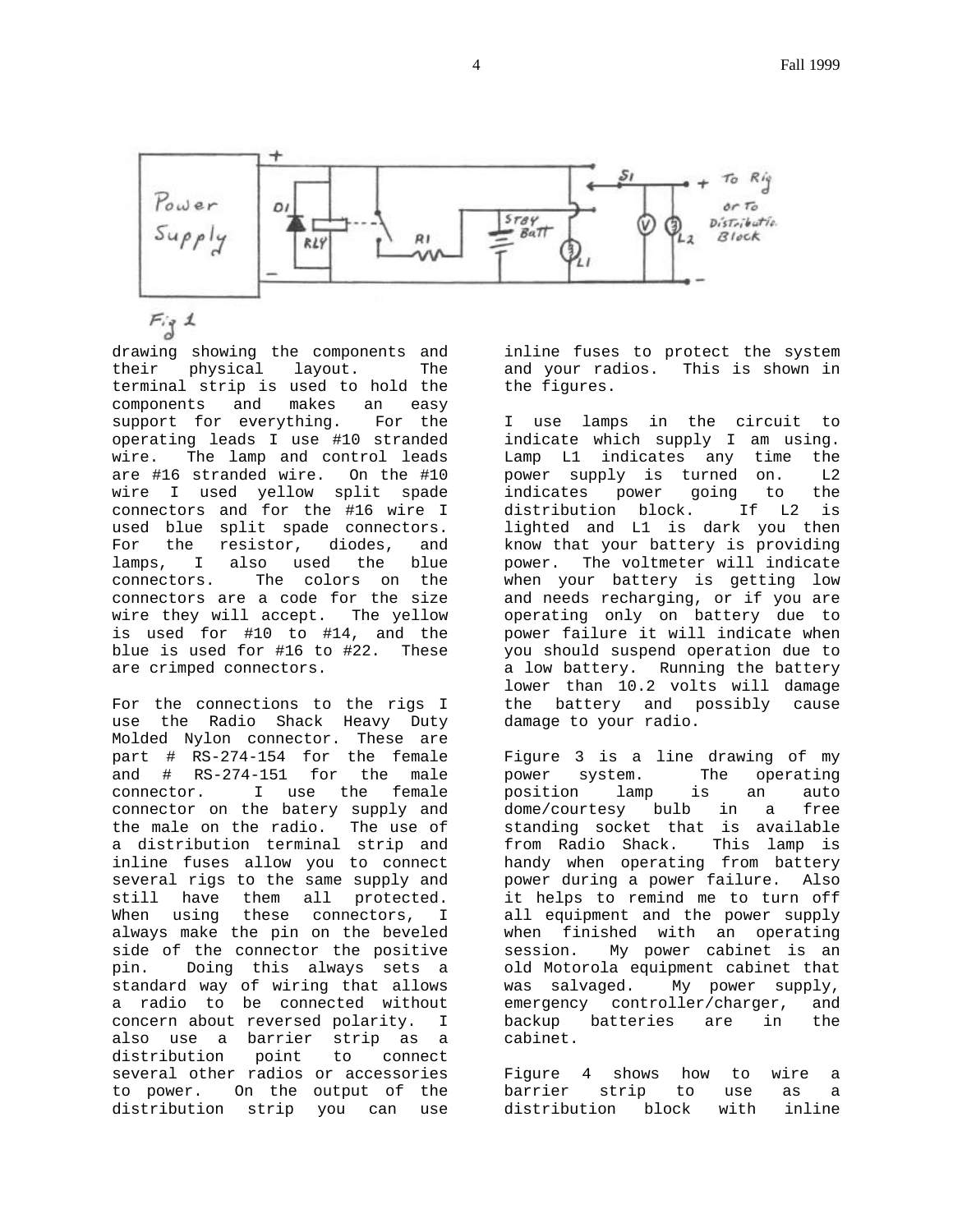

 $Fig 2$ 

 $\overline{\phantom{a}}$ 

fuses and molded nylon connectors. The barrier strips are also available at Radio Shack in various numbers of connections.

The parts list is as follows:

D1 - IN4001 Diode RS 276-1101 D2 - 6 amp 50 PIV Diode RS 276-1661 R1 - 0.47 Ohm 5 watt resistor RS 271-130 L1 - Green 12 Volt Lamp RS 272-337A L2 - Red 12 Volt Lamp RS 272-332C 6 Position Barrier Strip RS 274-659 RLY1 - SPST 10 amp 12 Volt coil RS 275-248 Voltmeter - 0 to 15 Voltmeter RS 270-1754 S1 - DPDT 20 amp Switch RS 275-710 \*\*

\*\* The contacts are ganged together to double the current capacity. This switch is a center off switch.

(Editors note: Paul added this addition to me via Email to answer a question I had on his circuit)

The charge circuit is run off a power supply that is set for 13.8 volts. With this circuit you have the batteries connected all the time. Only when the power supply is turned on will there be any activity by the charger. The batteries won't overcharge, as the float value of the batteries is 13.8 volts. You must be sure when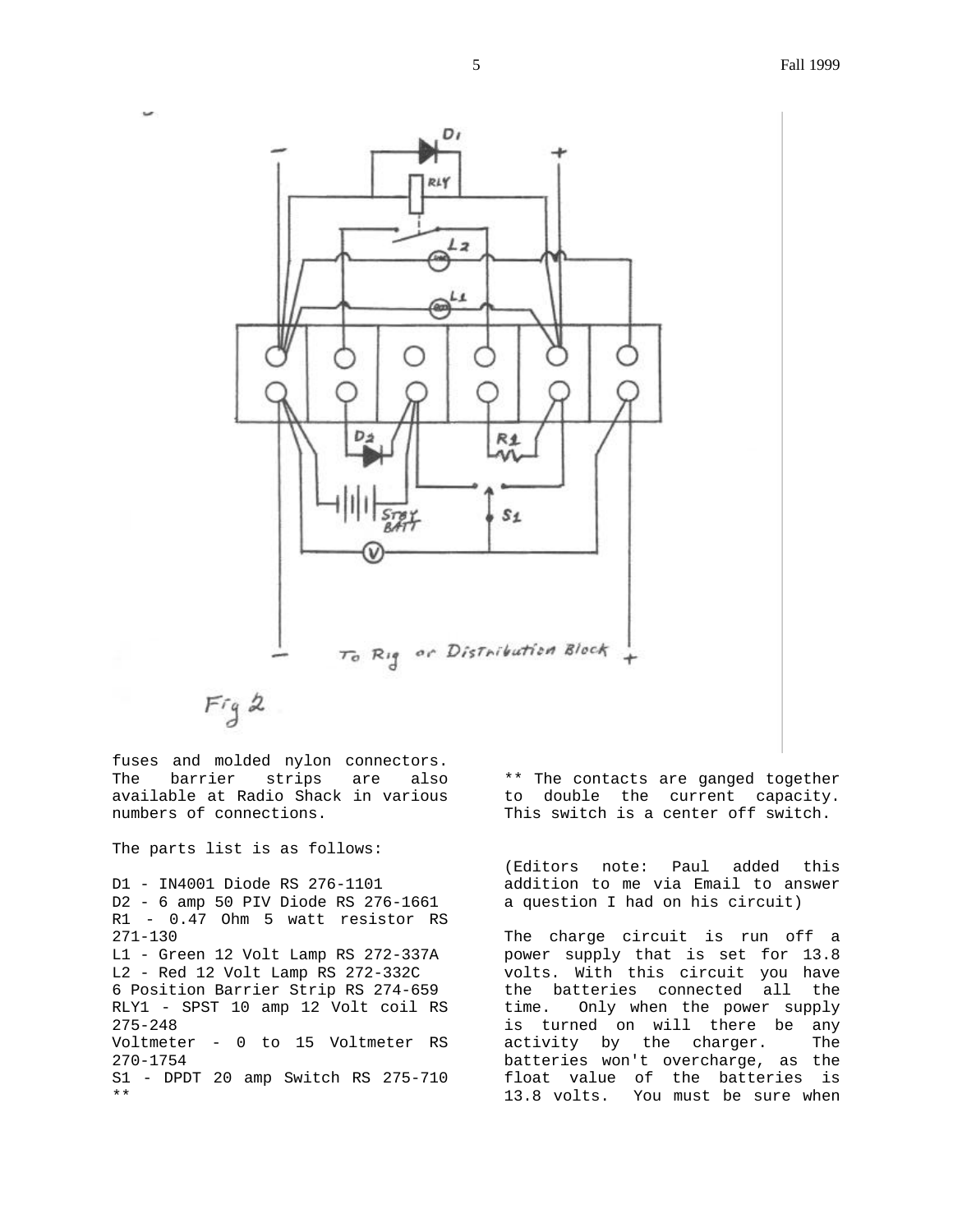



the power supply is turned off there is no equipment turned on as that will run down the batteries when left for an extended time. Any time the supply is on the batteries are being charged at the float voltage. This keeps them topped up and in full charge

condition for emergency use. The batteries are only in use when the switch is thrown to emergency position. I hope this clears up any confusion.

72 de Paul KB0JIT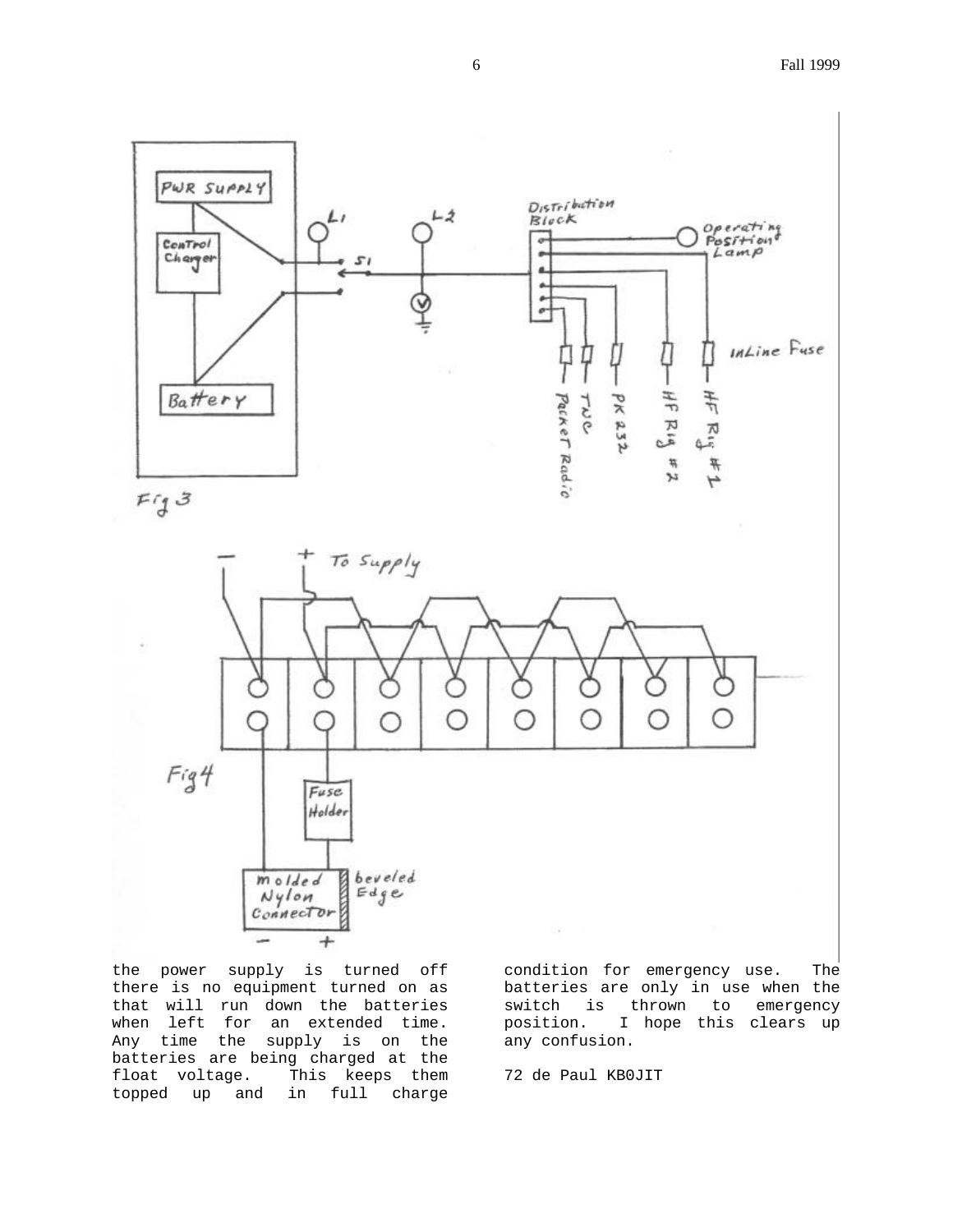# **Congratulations to Mark Milburn KQ0I!**

Several months ago there was a notice in the ARCI QRP Quarterly that they were looking for a Secretary/Treasurer. Mark applied for the position and was given the job. He officially became Seretary/Treasurer for QRP ARCI on July 1, 1999 (beginning of their new fiscal year). Mark still retains his position as Treasurer for the Iowa QRP Club. Let's all congratulate Mark on his new position and duties!

## \*\*\*\*\*\*\*\*\*\*\*\*\*\*\*\*\*\*\*\*\*\*\*\*\*\*\*\*\*\*\*\*\*\*\*

# **A 40 Meter L Antenna**

By Tom Upton AD6N

An antenna should be designed to take the maximum amount of voltage and current from the final amplifier of a transmitter. Power (P) equals Current (I) times Voltage(E), thus,  $P = I * E$ . It is also helpful if the power envelope can then be radiated in the direction we want it to go!

Since I really enjoy reduced power "QRP", I want my antennas to do their best for me. Sometimes, though, man proposes but the lot disposes.

I have one tree I can play with to help me with my wire antennas. It is straight up over the shack, with a healthy branch about 35 feet. I could, and have, put up an "Inverted V" antenna, but I wanted to experiment with what I call an "L" antenna, because it looks that way.

It is simply a halfwave dipole, with its quarter wave vertical element counterpoised by a single<br>horizontal quarter wave. I had 12 horizontal quarter wave. feet of coaxial cable to feed it, so the right angle point was placed at 8 feet above ground. Center conductor to vertical, shield to horizontal.

Of course, if the antenna had more quarter wave radials, it would be a vertical groundplane. Its pattern would be predominately a low angle "doughnut" of power with the power lobe toward all horizons.

With one radial, the antenna's power pokes out toward the horizon, but there is plenty of radiation going up and coming down at much closer distances than would be usual with a groundplane.

Both elements were inductively end loaded. The vertical element went over the branch and bent back towards itself for about 8 feet. The horizontal element lay in a North line on the garage roof, with its final 8 feet coiled around a metal ventilator.

With this end loading, the antenna was essentially flat, with no reflected standing wave through the entire 40-meter band. That surprised me! I could use it at any frequency on the band, with no need to tune the antenna for particular frequencies.

My QTH (location) is in Central California, at 36 North and 119 West. Judge the antenna's pattern for yourself, as I easily talked (QRP SSB and mostly CW) on my first evening on June 12, 1999 with W6VCF in Oregon (north), then with W6INV in Anaheim CA (south), N7DMO in Wyoming (ENE). Then on other nights to Phoenix AZ (east) with K7EIJ, NJ4K in North Carolina (much farther east!), KL7IYD in Alaska, and K0IPS in Nebraska, and lots of places in between.

There is no question that a north laying counterpoise should favor that direction, but the low feedpoint seems to make it pay for its keep in other directions, too.

For those of us on a constricted city lot, just getting a resonant antenna up there, and healthily feeding it with all the voltage and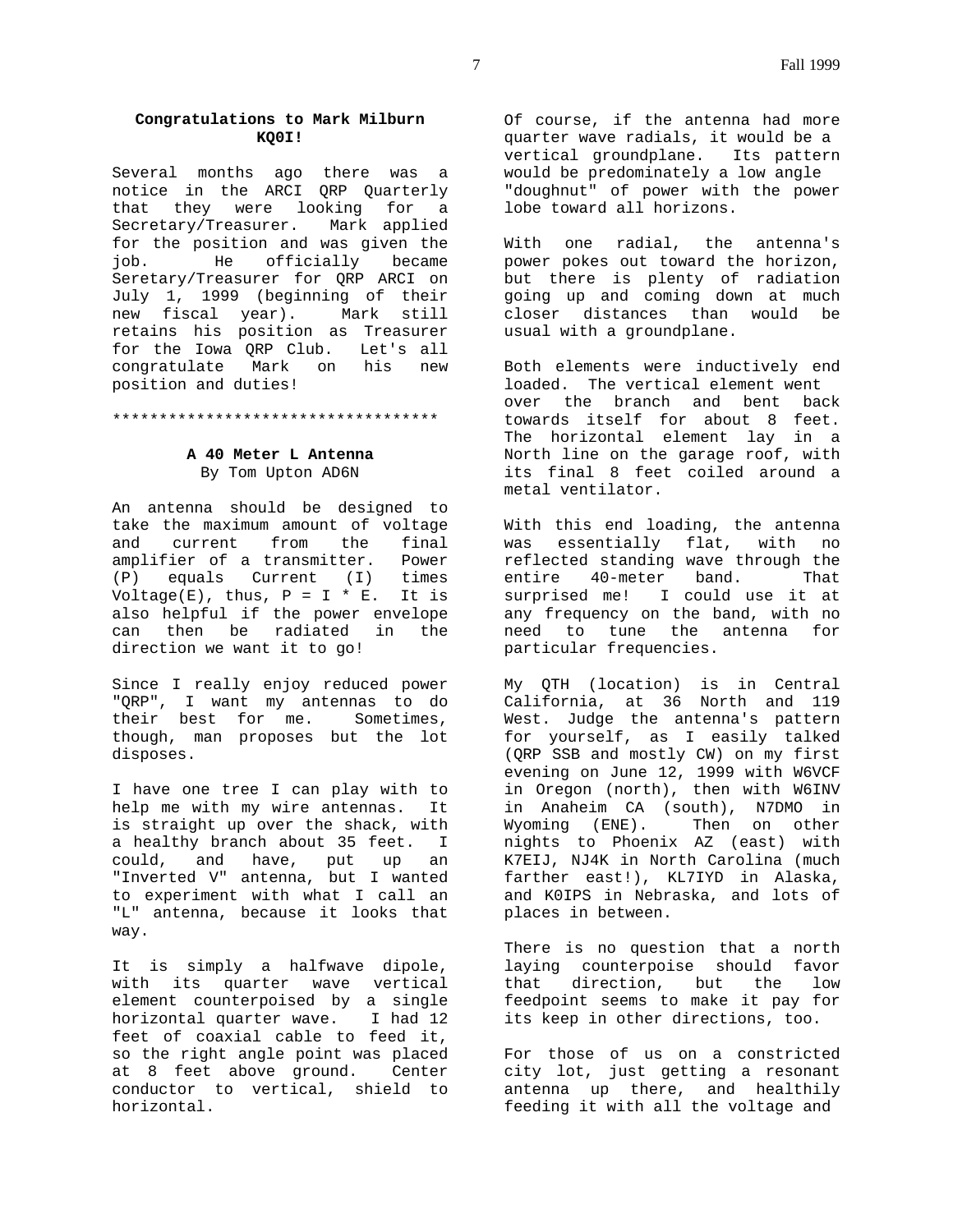current it will hold (even at a couple of watts), teaches us how much we can do with how little.

My favorite night was the QSO with KG7MZ in Kalama WA, and the group in Chico, Fortuna and Eureka CA, when my 3 watts SSB was dropped to 1 watt SSB, and they said I sounded better!

# 72, de Tom AD6N stjohn@ocsnet.net

Tom Upton AD6N was born and raised in Sioux City, Iowa. He was licensed as a Novice WN6RJL in 1966 in Los Angeles CA. In 1967 he received Amateur Radio License WA6DHD as a Technician. In 1990 he achieved Extra Class, and recently vanitied to AD6N.

\*\*\*\*\*\*\*\*\*\*\*\*\*\*\*\*\*\*\*\*\*\*\*\*\*\*\*\*\*\*\*\*\*\*\*

# **It's New! It's Small! It's at Target**! By Cla Cadmus KA0GKC



The Altoids tin has become part of QRP history thanks to rig designs like the NorCal 49er. Well, history is very likely to be made again. There is a baby brother Altoids tin out there. A recent post to QRP-L sent me to the local Target Store where I found a display on the end of an aisle dispensing "The Tiny Tin" Altoids. This little box is

just begging to have a little rig built in it.

I've already started the plans for<br>one including batteries! The one including batteries! working name for the rig is, "The Tiny Tin Two". I found that a battery of three 3volt lithium coin cells will fit in the bottom and provide 250mah @ 9volts. Not bad for such a small battery, although the cost is a bit high at about \$2.25 a cell. Still, to get it all in such a small case would be marvelous. SMT construction of course. Now for a good transceiver circuit. Maybe even use a PIC and a really small LCD display. Haven't had any luck finding the latter in the usual catalogs. Maybe a few of you might want to get together and help with the design?

72, de Cla KA0GKC cla@mcg.net

\*\*\*\*\*\*\*\*\*\*\*\*\*\*\*\*\*\*\*\*\*\*\*\*\*\*\*\*\*\*\*\*\*\*\*

# **Direct Digital Synthesis And The QRP Amateur**

By Jeff Woods W0ODS

"Digital" is the buzzword of this computer age. We hear it everywhere. The digital domain has begun to make inroads into the world of QRP homebrewers. Digital technology is focused primarily on keyers and interface circuitry at this stage.

For many, the allure of QRP operating and building lies in its simplicity. A crystal oscillator transmitter can be the most efficient way to transmit a signal, both in terms of parts count and current consumption. The QRP amateur has tended to shy away from implementing the latest in technology in order to maintain this simplicity. Indeed, according to Doug Demaw, "Although synthesizers and digital frequency display represent the modern way of life with expensive commercial ham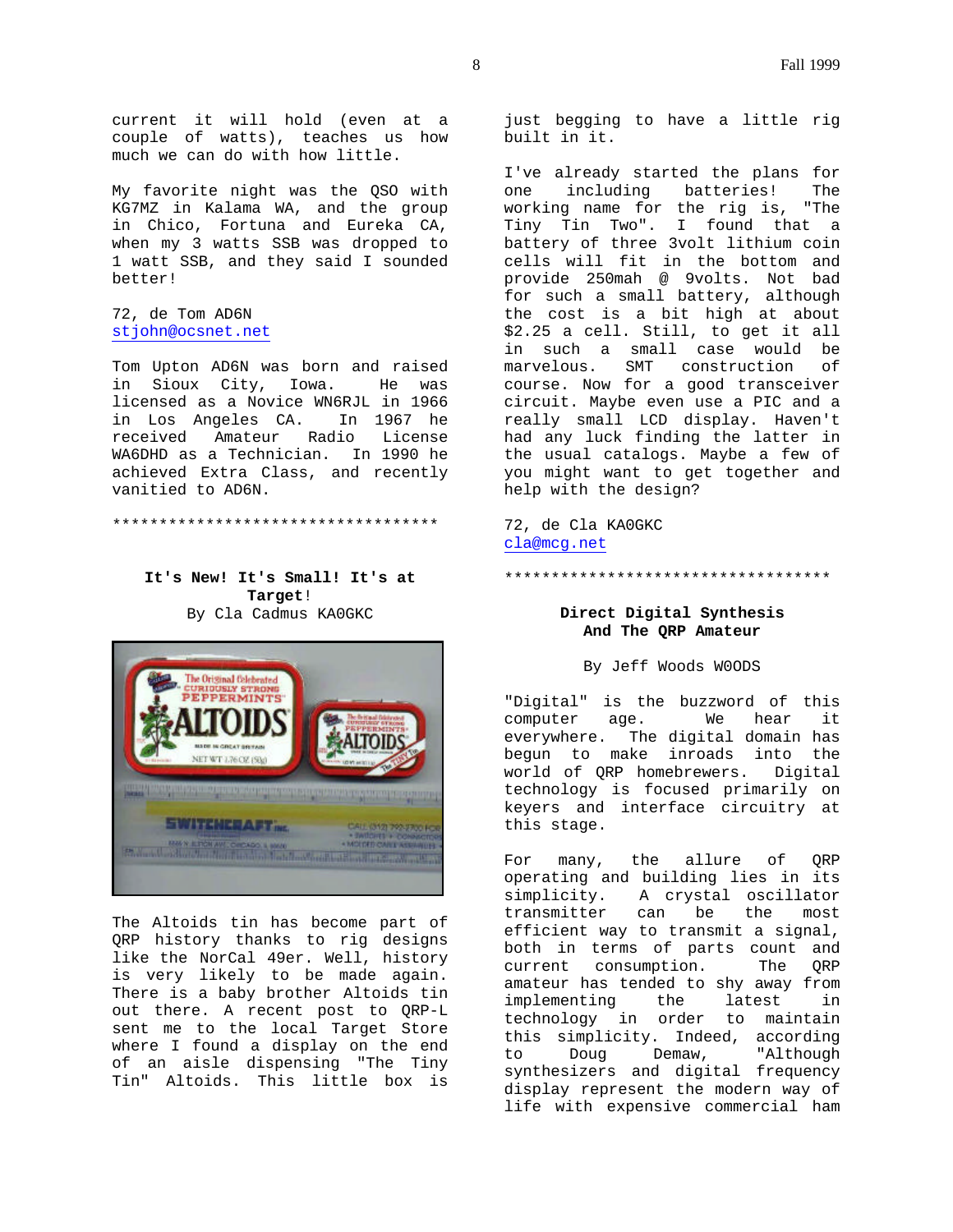gear, we QRPers seldom use these techniques. They contribute to bulky equipment and the associated circuitry consumes substantial power. Neither trait is in keeping with the QRP theme."1

Over the course of the last year, I have built several DDS circuits, and have come to appreciate that use of modern, integrated DDS chips as the frequency determining element is truly elegant, efficient, and (yes, you can believe it...) simple. Imagine having the stability of a crystal controlled oscillator with the tuning resolution and range of your favorite kilobuck commercial rig. Now, imagine this with two integrated circuits and no tuning, save for trimming of the reference crystal oscillator. Imagine it inside your next homebrew project. It really is that easy.

Most people are reluctant to try new technology simply because that technology is not understood. The buzzwords "Direct Digital Synthesis" certainly sounds complicated. The fact is, the concept is quite simple to understand. It is the purpose of this article to explain what is going on inside these new wonder chips.

## **DDS Basics**

So what is a "DDS" anyway? Until two or three years ago, I thought that a DDS was the guy who put braces on me as a kid. My introduction to the DDS world came from a "73 Magazine" article called "The Julie Board." A short time later, I joined the staff of Kachina Communications. Kachina was quite active in their use of DDS devices in both test equipment and new production designs.

In its most basic form, a DDS is simply a look-up table and a D/A converter. A look-up table is a table implemented in digital form.

An example of a similar table is a tax table commonly used at retail stores. It lists the sales tax associated with various purchase amounts. So if your morning doughnut is 45 cents, scanning down the table to the 45 cent point you see that the tax is 2 cents. At 50 cents, the tax becomes 3 cents.

For the DDS, the input is a count, starting from one and going to the capacity of the counter. For an example, lets use a counter of 8. This would be the case for a 3-bit digital counter. The maximum count for a given number of bits is 2n, where n is the number if bits. Remember this. We'll come back to it many times.

An 8 entry table would look like this:

 Sine 0 degrees (0) Sine 45 degrees (0.707) 2 Sine 90 degrees (1) Sine 135 degrees (0.707) degrees (0.<br>4 Sine 180 degrees (0) Sine 225 degrees (-0.707) Sine 270 degrees (-1) Sine 315 degrees (-0.707)

Notice that we've started with 0. That's the way computers operate. It appears unusual to us, but we still have 8 entries in the table above.

Imagine our counter is running. It starts at zero, and every so often, at regular intervals called "clock cycles," it increases by one. From 7, the counter automatically returns to 0 and begins again. It's rather like your car odometer turning over 100,000 miles. The leading "1" gets "shifted out,"<br>leaving only the zeros. If you leaving only the zeros. look at the table, you'll see that each entry is 45 degrees greater than the prior entry. If you extrapolate beyond entry 7, you'll see that the next entry would be 360 degrees, which is the same as 0 degrees. By design, that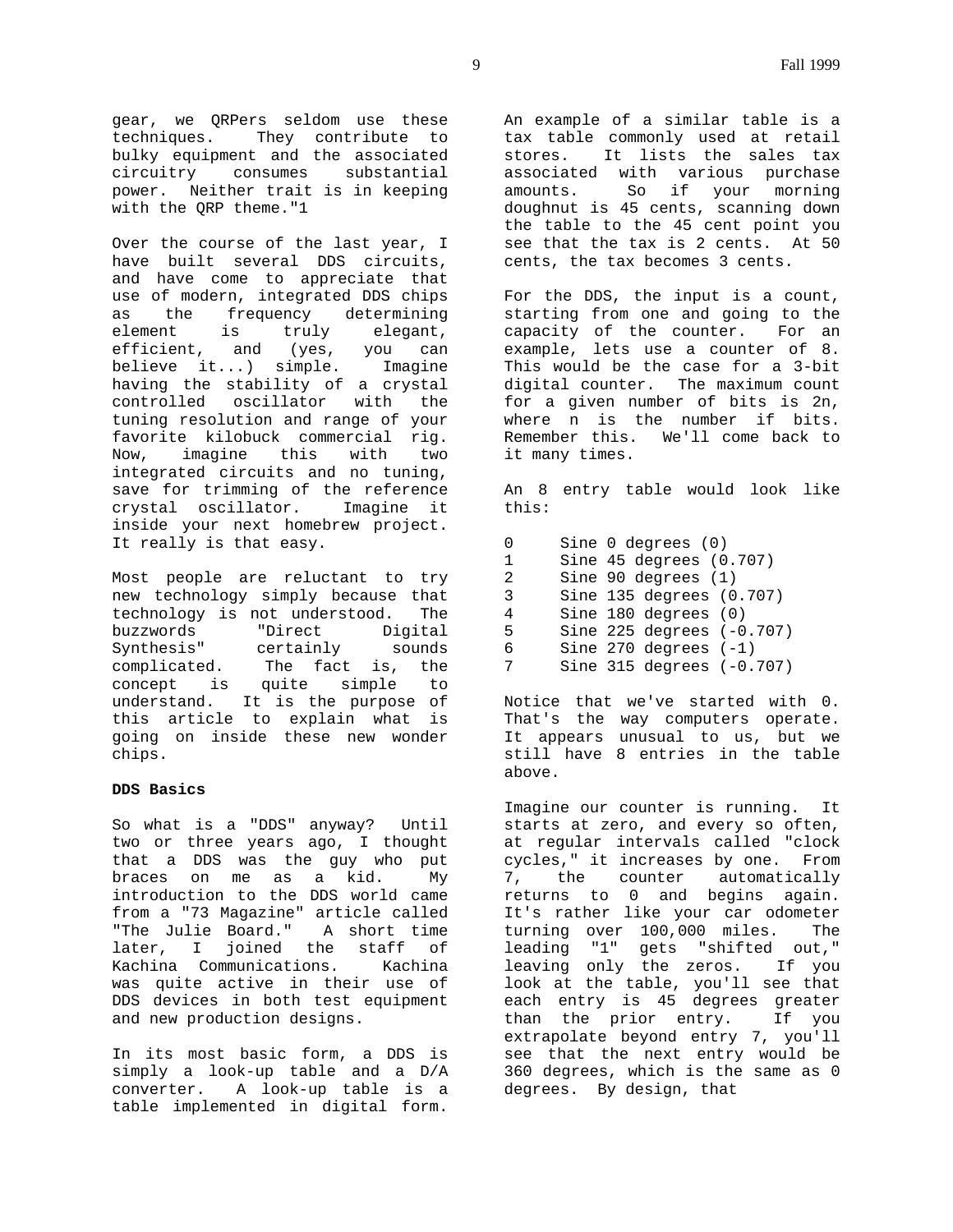

Figure 1. Plotted Sine Wave

correlates with our counter's return-to-zero point.

Why the Sine values in the table? Figure 1 is a plotted sine wave of the numbers in the table.

This is a rudimentary sine wave. By increasing the number of points in our look-up table, the accuracy of the sine wave will increase. A typical DDS chip will incorporate 216 (65,536) to 240 (around one trillion) entries in its look-up table. The sine wave produced is quite smooth, which translates to a very low distortion signal.

Unfortunately, there is one more step remaining in DDS implementation. This involves turning the digital amplitude value back to its analog form, the D/A conversion. Typical D/A converters use anywhere from 8 to 16 bits in converting the data. Since the number of bits used here is generally much lower than the number of bits used in the look-up table, it can be assumed that all of the distortion is induced at this level. The noise floor of a D/A converter is approximately 6 x (number of bits). For the 10 bit converters in use on my designs, the noise floor is about -60 dBc.

Measurements with a spectrum analyzer do confirm this figure.

So why all the bits in the look-up table? For better frequency resolution. As an example, the AD9851 uses a 32 bit look-up table and a 180 Mhz clock frequency. The frequency resolution, as given by:

Resolution = Fclk / 2n is 0.041 Hertz.

An interesting note is that by adding a fixed offset to the counter, we can independently control the phase of the signal, too. By adding half the number of bits in the look-up table to the counter value, we instantly implement a 180 degree phase shift. This might be useful for generating PSK signals, for example. By using two DDS chips, one offset 90 degrees from the other, one can generate nearly perfect quadrature signals for use in Phasing type frequency converters. A pair of DDS chips, a pair of mixers and a pair of audio amplifiers can be used as a single signal direct conversion receiver. I think this is pretty nifty!

### **Limitations**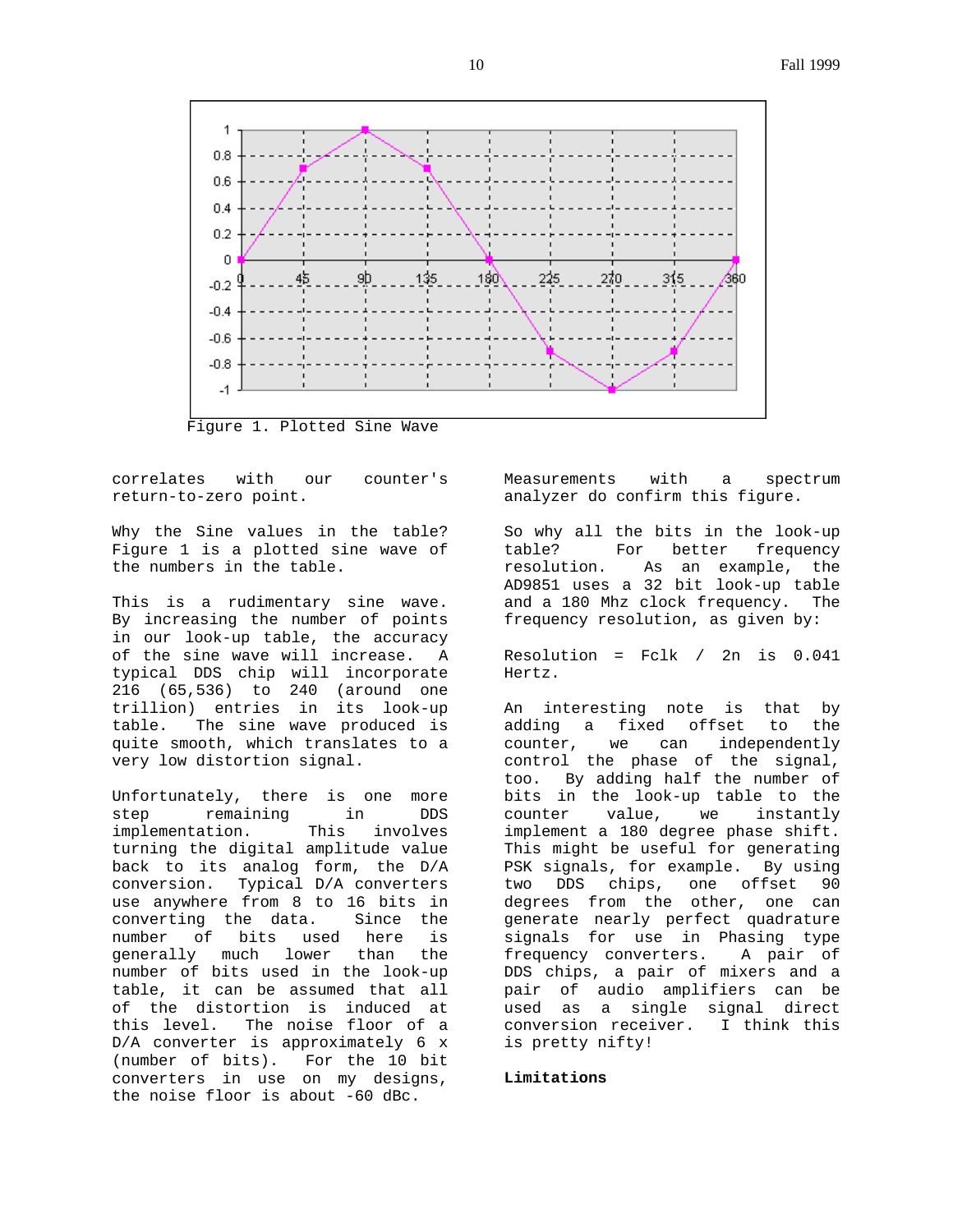Once upon a time, there was a guy named Nyquist. Now he thought about what mathematicians call 'sampling theory.' And he figured out that you can re-create a signal if you can take a snapshot of it's value every once in a while. It's what we call "digitizing." What Nyquist wanted to do was to define "every once in a while." He did the math and figured out that one must take a sample at least twice as quickly as the highest frequency component in the signal. Any<br>slower, and an effect called slower, and an effect called "aliasing" occurs, which essentially wraps high frequency components down to lower frequencies.

Limit specified at 150 Mhz here. Now, the Nyquist limit is fine in theory. But like so many theoretical constructs, there are other factors. In this case, it's filter skirts. What the figure above does not show clearly is the spur at 220 Mhz, or Fclk - Fout. As your Fout increases, that first alias product decreases, until they meet and eventually cross at 150 Mhz (Nyquist Frequency). So one must allow for a reasonable low pass filter to attenuate the first mixing alias product. Generally, one can get away with outputs at about 40% of the clock frequency.

Now suppose one was trying to synthesize a frequency in the VHF



Figure 2 (above) illustrates this effect.

In this case, a 300 Mhz clock is chosen. You can see the Nyquist

range. By constructing a band-pass filter, any of those spurs we try so desperately to eliminate in HF service can be selected. One could pull the Fclk - Fout product, set

÷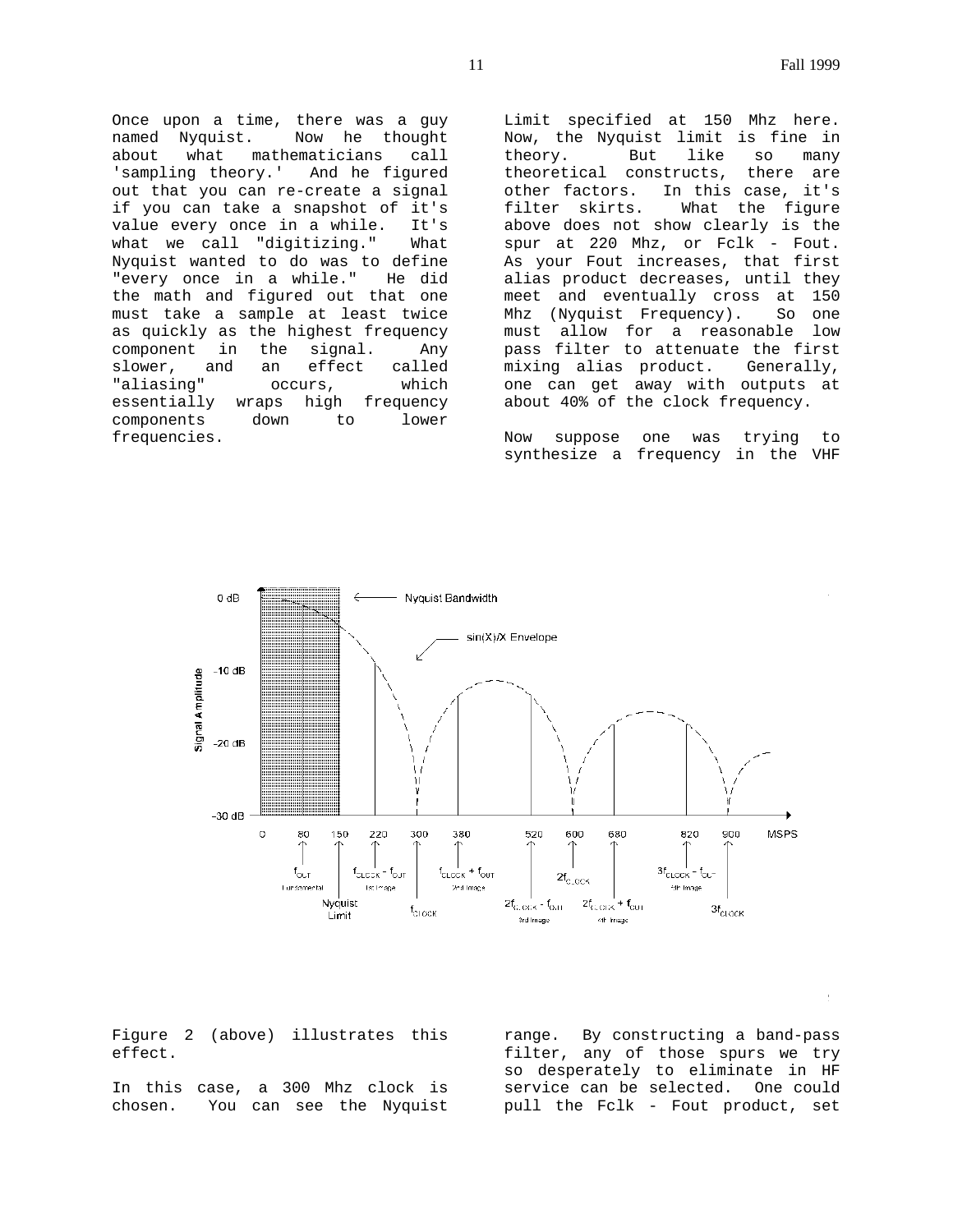the clock at 180 Mhz and Fout for 36 Mhz and have a spiffy 144 Mhz synthesizer. Slick, eh?

## **One Implementation**

Perhaps the most suitable DDS chip for amateur use is the Analog Devices AD9851. This chip contains an on-board clock multiplier and D/A converter. The maximum clock speed of this device is 180 Mhz, allowing useful output up to about 70 Mhz. Programming is done via a 40 bit serial data stream.

This IC does have a couple of drawbacks. First, the package is a SMD SSOP package. The leads are 25 mil pitch, making it somewhat difficult to solder, and virtually impossible to implement without a suitable printed circuit board. Several boards are available for this device, including one from FAR circuits 2.

The second drawback of this IC is its power consumption. At 180 Mhz clock input and 5v supplies this little chip draws around 100 mA. The current drops to 30 mA at 60 Mhz when operated off a 3.3V supply. A 60 Mhz clock is sufficient for clean output up to 20 Mhz, enough to drive a downconversion superhet or Direct Conversion set. Now, this sounds like a lot of current when compared to the parsimonious current draw of a well-designed QRP receiver. However the low operating voltages of the 9851 can be used to our advantage. In applications requiring low current consumption a modern 80 to 90% efficient switching regulator can be employed to convert the 12v supply down to 5v or 3.3v. As an example, a full clock frequency DDS powered off 12v by an 80% efficient switcher will draw only 18 mA. This figure is far more palatable to the designer. The 3.3v, 60 Mhz circuit powered by the same 80% efficient regulator brings the 12v current draw down to

just 10 mA! Although a welldesigned VFO or PLL circuit can be designed to draw less current, the trade-off in simplicity and multiband operation is often worthwhile.

## **So much for the Theory...**

But what you really want to know is how to actually use this little beast. First, buy a circuit board. Do NOT attempt to breadboard this! You'll get eyestrain. If you don't go insane first. For many of us, insanity is close enough to begin with, so don't push it. As mentioned previously, FAR circuits has a board based on a July '97 QEX article titled "Building a Direct Digital Synthesis VFO." Fred at FAR gets \$7.50 per board plus \$1.50 for up to 4 boards for shipping. His contact info appears at the end of this article. The QEX DDS had some limitations on board layout, so I designed a new circuit in an attempt to reduce some of the mixing products in the output of the QEX synthesizer. It should be mentioned here that the original QEX article by Curtis W. Preuss used the AD9850 and a 60 Mhz clock input. Since it operated at a lower frequency, the spurious signals were not much of a problem. But I wanted to use the AD9851 (Same pinout, but up to 180 MHZ clocking) as a Local Oscillator for an up-conversion receiver. This particular receiver (exhibited at the West Liberty hamfest) used a 45 Mhz IF. Thus, for a received frequency of 30 Mhz, the LO must<br>run at 75 Mhz. The maximum run at 75 Mhz. recommended output frequency of the AD9851 is 72 Mhz, so clearly things would get hairy at the upper end of the tuning range.

My buddy and master PC layout engineer Pete Gianakopolus took a look at the data sheets for the DDS and realized that this chip uses three power supply voltage and return pins. On the Preuss design,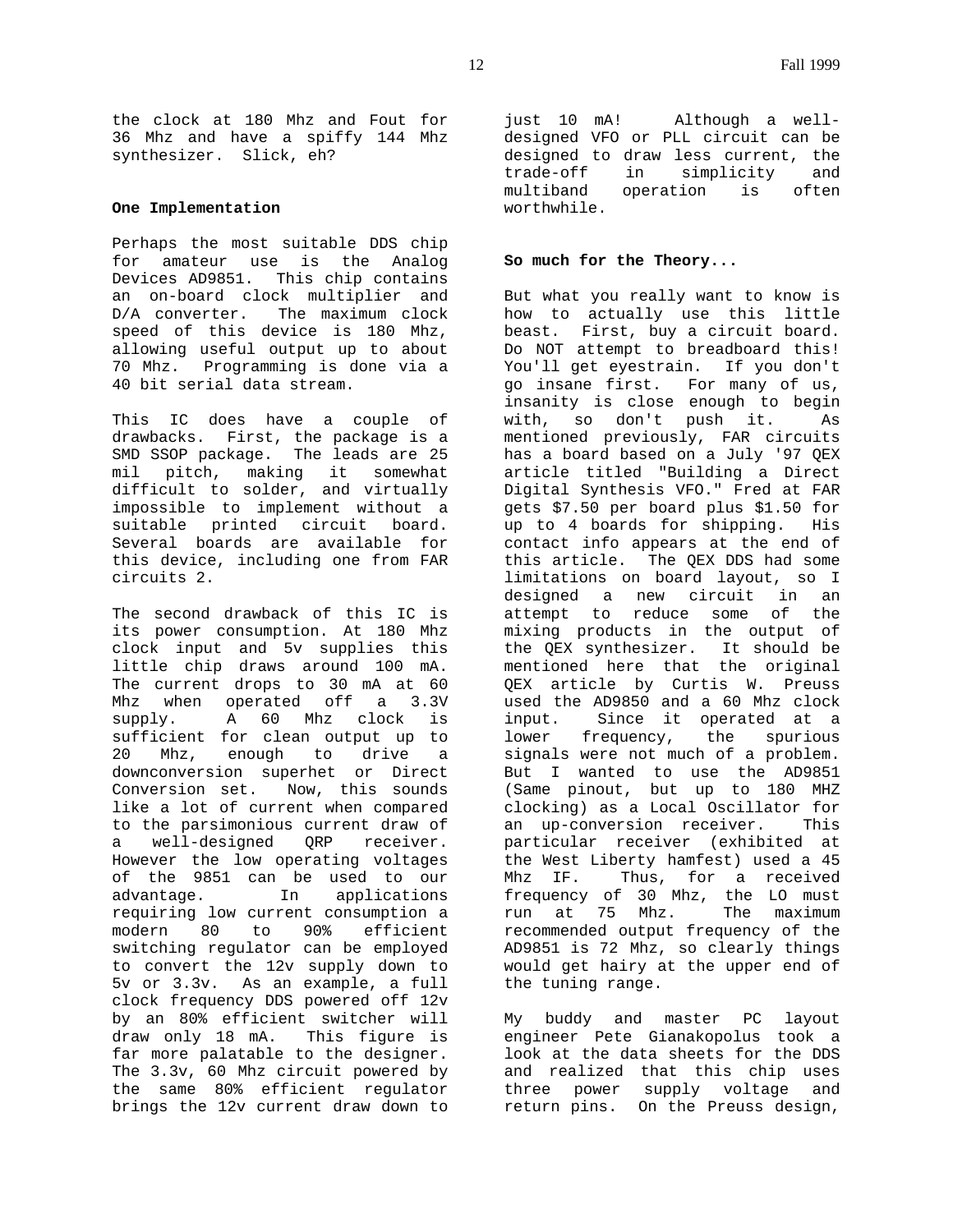all were tied together. The reason for separate lines is to isolate noise from one section of the IC and keep that noise from corrupting other sections. The three power supplies covered the Logic, PLL and DAC. Since a multi-layer board was not an option, we chose to use RC coupling on each power input pin and tie all the returns to ground. This is implemented by using a small value resistor, typically 10 to 100 ohms depending on current draw, with a capacitor shunting the device power pin to ground. This keeps the power supply noise generated by the PLL and logic from making its way into the critical DAC analog section. We saw around 12 dB improvement in spurious signals by using these methods.

Oh, and we have a few of these boards left over. Pete wants the princely sum of \$3 a piece. What a gent! Contact the author for boards. Note that these are bare boards, no silkscreen, and are designed for SMD components. it is possible to use standard leaded components on the board, however. The buyer must also drill the holes for leaded components and ground<br>vias. We wouldn't want to cheat We wouldn't want to cheat anyone out of the true homebrew experience, now would we?

The basic circuit consists of the DDS chip, a PIC 16F84 (Code available from the author, more on this later) a 30 Mhz TTL clock oscillator and an LCD display. You'll also need to supply a rotary shaft encoder and a pushbutton switch. Or be a big spender and buy the encoder with a built-in switch that activates when you push the knob in, like a car radio.

The PIC is a microcontroller that spends its life worrying about whether you pressed a button or turned the encoder shaft. When it finds that something has happened, it takes action. For encoder rotation, the micro multiplies the value indicated on the display by a

tuning constant using some complicated 32 bit math on an 8 bit processor, sends the result to the 9851, then updates the LCD display. If the micro detects that you pressed the button, it flashes a cursor on the active tuning digit. By turning the knob, you can select the digit that will be changed when the knob turns. The micro is also capable of supplying an offset frequency to use this circuit as an LO. This value is hard-coded, so if you want code with an offset, the source code that programs the PIC chip must be changed.

Meanwhile, the DDS is churning out numbers and producing a nice sine wave output. We take the output, properly terminate it and filter and amplify the signal to get the level needed for the radio. There's space on our board for two filters, generally a high pass and low pass to make a band pass. We also provide pads for a MMIC to bump up the signals to a higher level. I've had good success driving level 7 mixers such as the SBL-1 directly from the DDS, but the mixer is starved a bit in that case. Still, it beats an NE602 hands down for performance. A 10 dB gain MMIC will give you some room for slop and filter loss.

## **Conclusion**

Warm up that iron, folks, and start building. The interest expressed in this technology has been overwhelming. This primer provides the basics for building a DDS based circuit and has shown how these devices work on the inside. While the idea of having a microprocessor inside your next radio may not appeal to you, perhaps you'll feel, as I did, that in this case the circuit simplicity is improved, rather than degraded.

I can be contacted via E-mail at mycrocomm@plutonium.net, or the standard 600-ohm service at 319-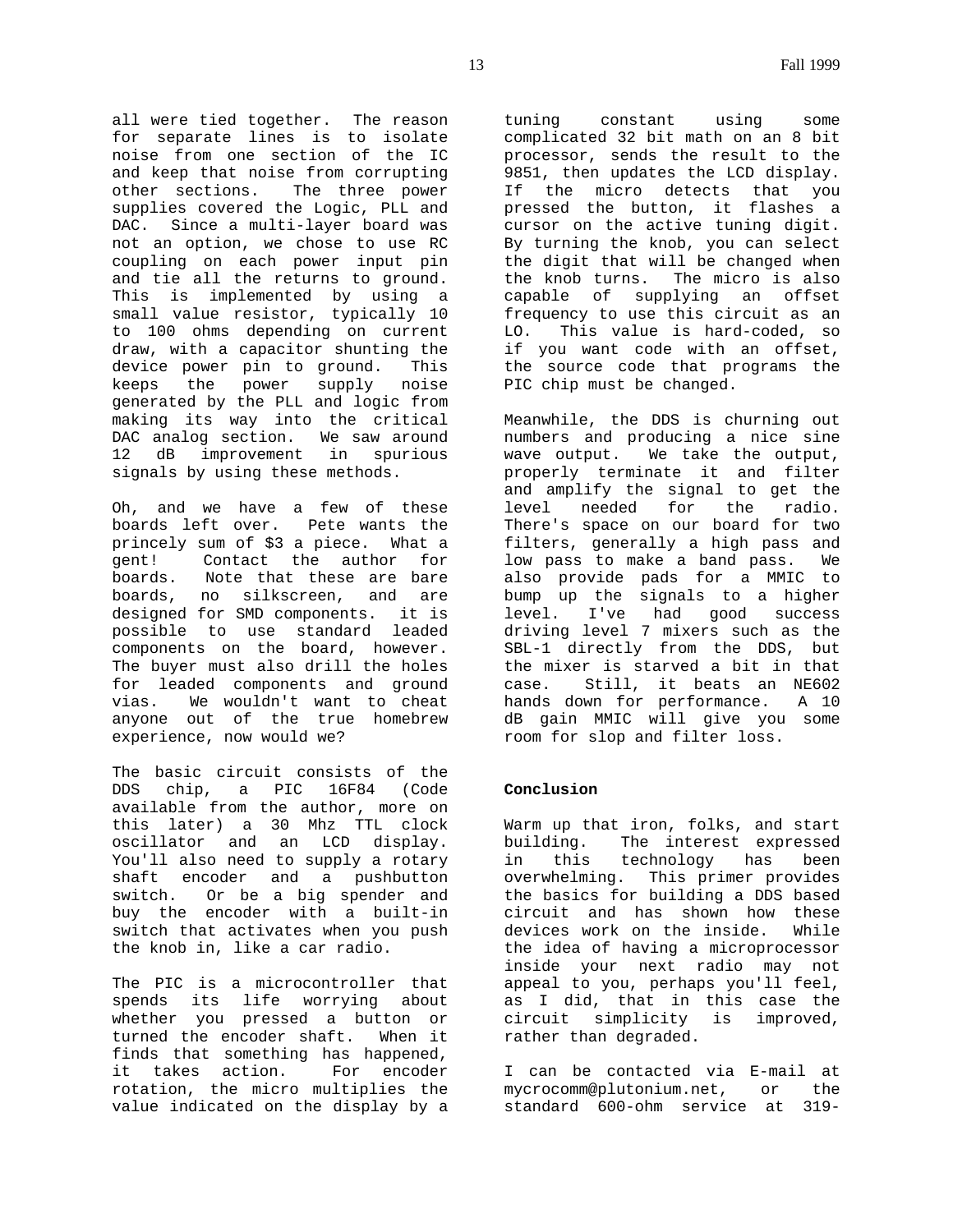435-2303. I pledge to support anyone wishing to get his or her feet wet and build some really fun stuff.

Parts Sources:

The AD9851 can be obtained in small quantities from Allied Electronics at 1-800-433-5700, or www.allied.avnet.com. I also carry a small quantity and will act as a consolidation point for orders. Higher quantities get a significant price break from Allied. Market cost is in the \$25 range for this part. Search on the Web at www.analog.com for data on all the Analog Devices DDS chips.

Boards and programmed PICs are available from the author. Boards are \$3 each and programmed PIC chips at \$10 each. I will provide the source code or those wishing to play with the assembler code. Some of the recent QST articles on simple PIC programmers provide sufficient information for those getting into PIC programming. I also highly recommend the book Easy PIC'n by David Benson, published by Square 1 (www.sq-1.com).

FAR Circuits can be reached at

FAR Circuits 18N640 Field Court Dundee, IL 60118

FAX: 847-836-9148

Ask for July '97 QEX DDS board. Reprints of the article are also available for an additional \$1.50. FAR charges an extra \$3.00 for credit card orders.

1 Demaw, "W1FB's QRP Notebook," 1991, ARRL

72,de Jeff W0ODS mycrocomm@plutonium.net

# **SST X-10M** By Mike Fitzgibbon N0MF

Most experienced QRP operators are familiar with Wayne Burdick's popular SST transceiver. It is not only available as a kit for 40, 30, and 20 meters from Wilderness Radio, but it also can easily be configured for other bands by simply changing a few component values.

This is mainly accomplished by changing crystals in the variable crystal oscillator (VXO), IF/BFO, and transmit mixer. It is also possible, I have found, to put it on 10 meters by using a 16 MHz crystal in the VXO, followed by a simple diode frequency doubler to attain a 32.0 MHz VXO signal. This VXO signal is then mixed with the same IF frequency as the 15 and 20 M versions (3.93 MHz) to produce a usable frequency range in the 10 meter band which covers the popular QRP frequency and a bit more. In the "experimental" unit here, the frequency coverage is 28.043 to .063 using two different switched varactors in the VXO.

Since the design of the standard SST does not utilize any IF amplification, but relies entirely upon the conversion gain of the NE602/612, the 10 meter version in standard form will suffer from a lack of gain due to the higher frequency. To add some performance to the rig, a simple grounded-gate FET preamplifier was added to the front end of the receiver, along with an equally simple IF amplifier, which is added postcrystal filter, before the product detector. These two little circuits, along with the parts for the VXO frequency doubler, will add about thirty or so components to the current count of about 80 for the standard SST, and their addition is simple to be accomplished.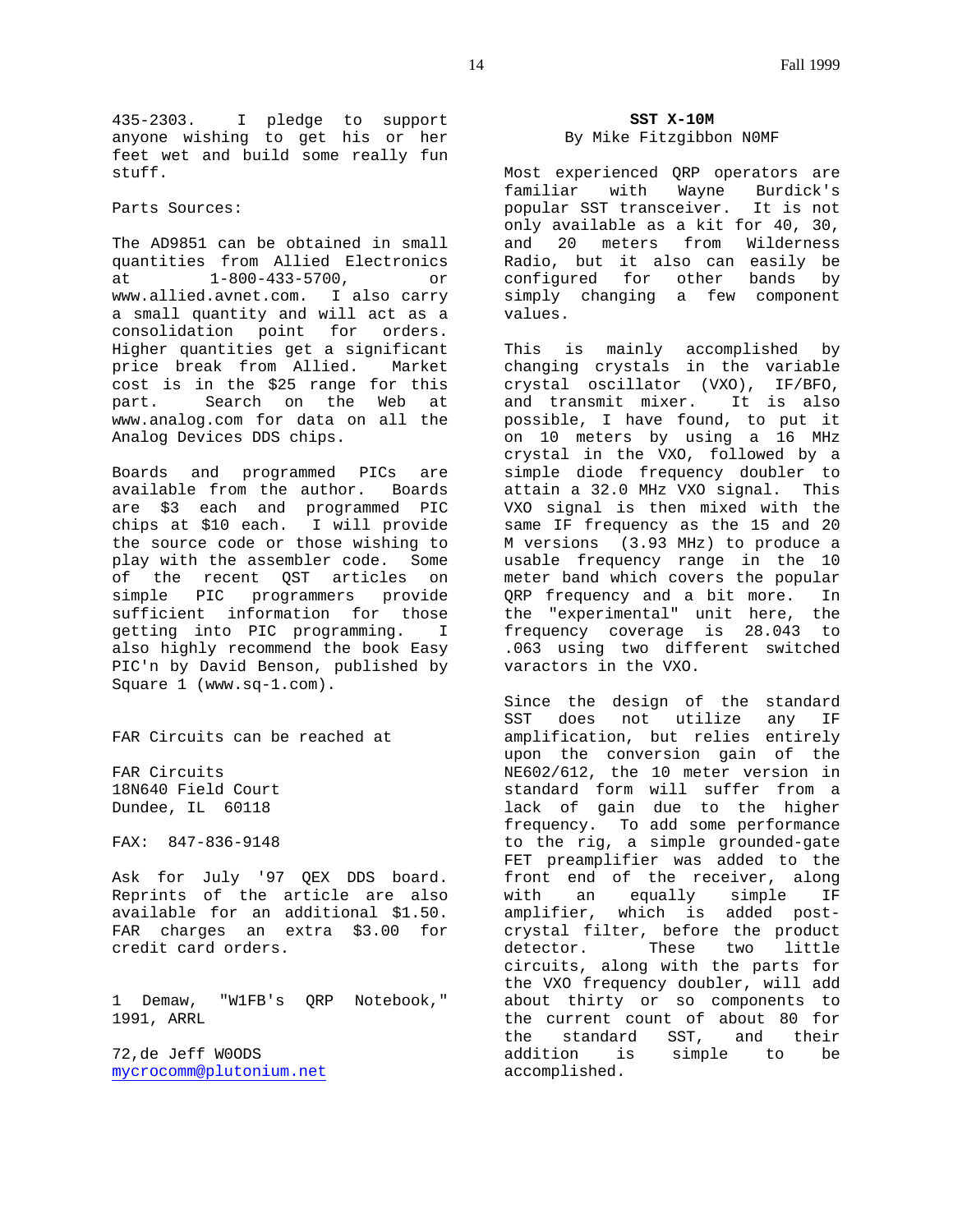So, how does it work? Well, signals on ten meters, when the band is up, sound like the 40 meter version of the radio, maybe even a little stronger. Strong signals will readily fire the LED "agc leveling device" and quite often the gain must be reduced to keep one's ears from ringing. A few weeks ago, from here in western Iowa, I worked Goran, EA8YU, in the Canaries, by calling CQ using a simple vertical dipole hung in a tree at 25 feet or so...539 both ways...Goran was running a K2 at 3 watts into a random wire. Also worked Dean, KH6B, in Hilo, a day or so before with the same antenna. The X-10M puts out about 2 watts with a MRF-237 final at 13.8 volts, and about 1.5 watt on a fresh gel cell. With normal "healthy" signals, the gain must be reduced considerably, and very strong signals can be heard with the RF attenuator completely shut down and the AF gain at 50% or so using inexpensive Radio Shack headphones. OK, now for the ingredients...

The frequency doubler, preamp, and IF amp are all proven, published circuits which are available widely. I have not included the schematics here, but will give the sources. They will not be obscure to any experienced qrper.

I might note now...all the circuits in this experimental (hey... that's what the "X" is for!) rig were built on separate single-sided boards. The receiver, transmitter, VXO/freq. doubler, preamp, IF amp, and TICK keyer are each on a different board. Those boards are either attached to the enclosure with small right-angle brackets or to another board, back-to-back (glass-to-glass) with 4-40 hardware. This not only makes it extremely simple to build, but it provides an easy way to alter things. See the accompanying photos, listed below.

Also, I might direct you to the article on building a 15-meter SST in the spring '99 issue of this online publication. The pad-and-glue building method, along with a few other modifications (such as the adjustable transmit-monitoring circuitry, dual-varactor tuning, and power mods) are contained<br>within that piece. This radio is within that piece. built using the schematic from the Wilderness kit, which differs slightly in a few components and component values from the schematic in "QRPp" (Spring issue, '97). Those differences I will try to note below.



Photo 1. VXO/Doubler board. Varactors are soldered on top and bottom of DPDT switch.

The frequency doubler is simply added onto the standard SST VXO circuitry into which you have put a 16 MHz crystal (Digi-Key X143-ND). It is from the classic "Solid State Design for the Radio Amateur", page 44, figure 24. It contains two diodes and a 2N2222 amp. It is<br>simple to build. I used 26 T simple to build. (turns) on a T50-2 toroid for RFC3, the VXO inductor. You may have to vary this a bit to get the tuning range you desire. The tuned circuit on the output of the doubler contains a T50-6 toroid with 19 T on the primary and 3 T on the secondary. It is adjusted to resonance (max power out consistent with the best looking waveform on a scope) with a 2-20 pF trimmer.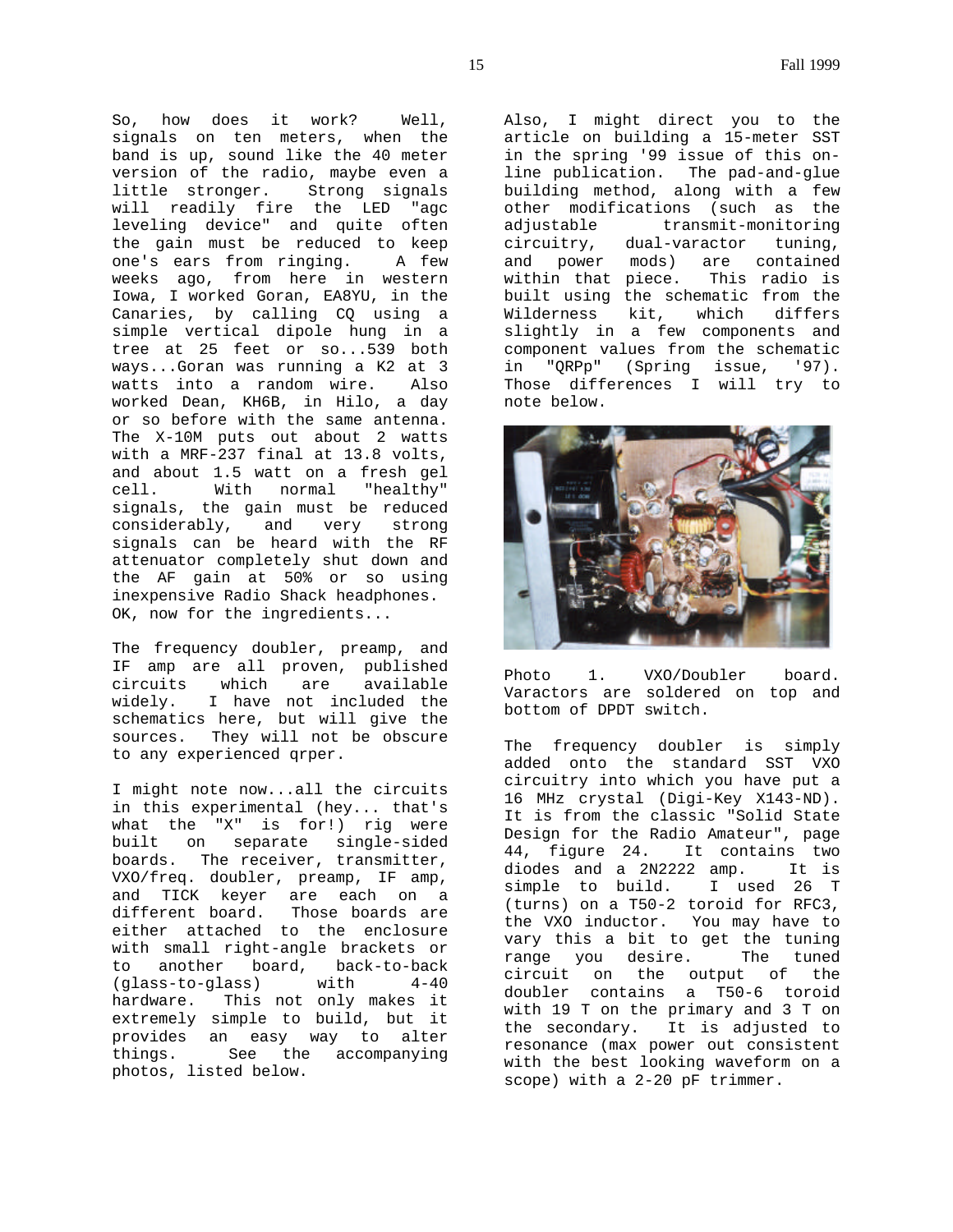

Photo 2. RF preamp board

The receiver preamp is from "W1FB's Design Notebook". It is located on page 61, figure 3-18A. It uses an ordinary 2N4416 FET. The tuned input uses a T37-6 toroid with an L1 winding of 8 T and L2 winding of 16 T, tapped at 4 T up from the grounded end. The output's tuned circuit also uses a T37-6 with 16 T on L3, 8 T on L4. Doug (W1FB) always said to wind the secondaries over the grounded end of the primaries, so I always do... Both the input and output are resonated with 5-70 pF trimmers. Just tune for max band noise/signal.

I tried adding a little inputprotection circuitry to the preamp, the same as is on the input of the '602 mixer in the original design. Feed the input signal from the lowpass filter (transmitter) through a 5 pF cap, with an NPM 3700 diode to ground (via a .1 uF cap) on the other side of the 5 pF cap. Also, at the junction of the PIN diode and 5 pF cap, attach a 1N914 with the banded end attached to the keying line with a jumper. I don't know if this is absolutely necessary, I just like to avoid smoke and blown parts. Have enough of them as it is...

The IF amp is also simply stolen. It is from Dave Fifield's NC20, and

contains all the parts between and including R34 through C36. There is a 2N5179 and a 2N3904 in there. This is one area of the radio that probably could use a little more development...impedance matching the IF amp to the xtal filter and the product detector input. I left all the original SST parts in there and simply inserted the IF amp at the back end of the xtal filter, between the last xtal and the 12 uH choke. BTW...these 12 uH chokes (one on each side of the filter) are not included in the original "QRPp" article schematic, but are an addition to the kit schematic, in addition to changing C6 and C9 to 100 pF. It seems to work well as-is, but I'd guess there is some impedence mismatch. That's another good reason for the "X". It is certainly a point for further tinkering. The NC20 circuitry can be found in the Summer '99 issue of QRPp, the NORCAL journal (see below), and, of course, the schematic for the Red Hot NC20, which Dave now sells as a kit (and an excellent kit it is).



Photo 3. IF amp board

A few additional points...The lowpass output filter is also from a QRP "cookbook". . See "W1FB's Design Notebook", page 160, table 6-1 for 10 meter values. A 2.2 uH choke from the final's base to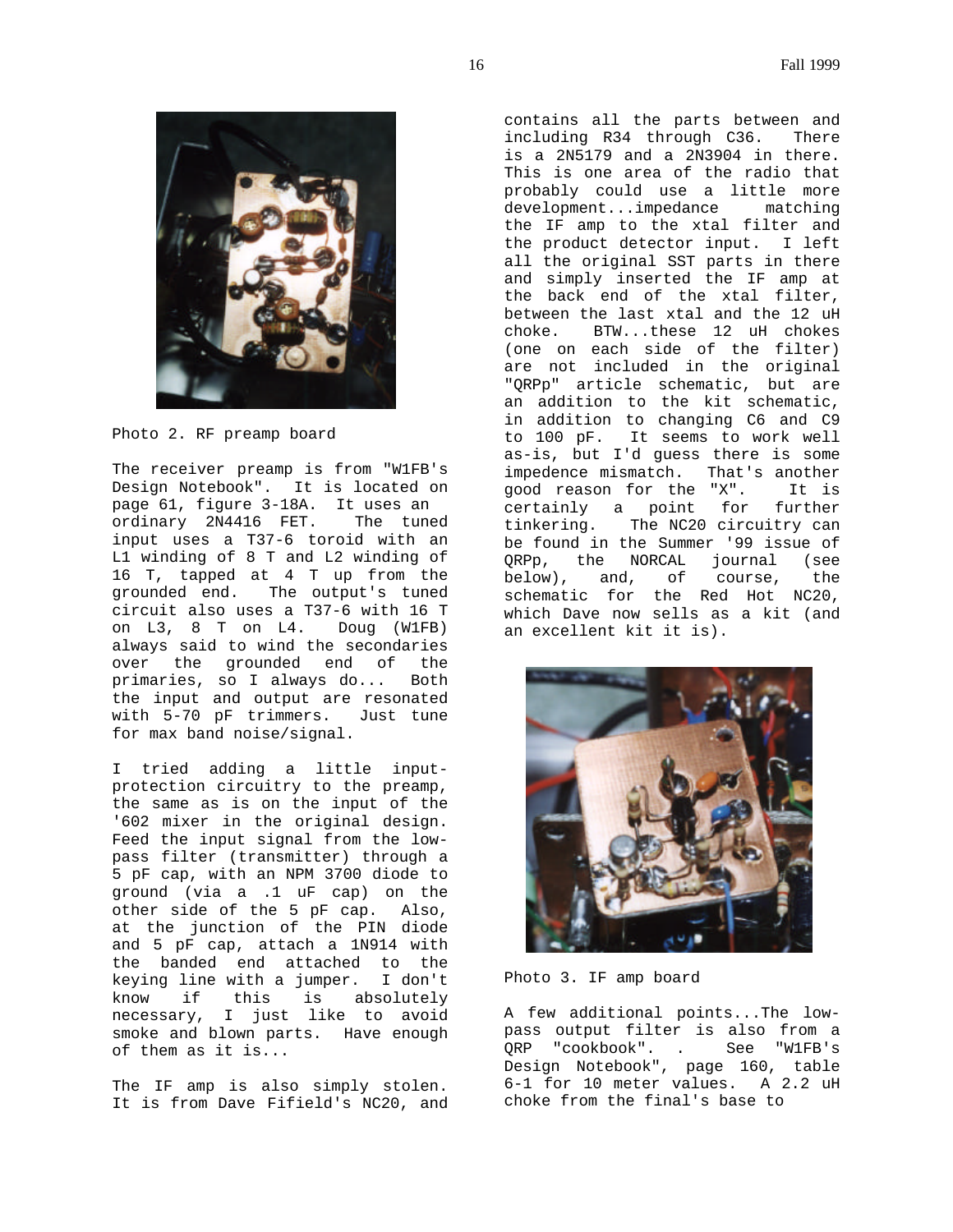

Photo 4. Mounted IF and RF boards.

ground was added to "up" the transmitter output a wee bit. A homebrew TICK keyer board was also added. It is the little board down in between the receiver and VXO boards, at the bottom of the box. A 5/16" hole in the bottom of the enclosure near the front was made to vent the keyer annunciator.

A few more details: L1 in the transmitter is 17T on a T37-6. Omit C27 and resonate the tuned circuit with only a 70 pF trimmer. R10 changed to 120 ohms for increased power output. Also, in the VXO, C19 and C20 have been changed to 100 pF from the 82 pF as indicated in the "QRPp" schematic. Additionally, pin 7 of the audio amp has a 2.2 uF cap to ground (neg. lead to ground, natch!) and C16 is now .022 uF. Also, I find that my LM386 audio amps howl with some headphones, so a 1 uF cap was

added (nonpolarized) across the amp's output (to ground) to quell this little tendency. You can also wire the phone drivers in series to prevent this, if you somehow isolate the phone jack ground from the chassis ground.

The transmitter and receiver (sans RF and IF amps) were built on 2 7/8" square boards with plenty of room to spread things out a bit. The RF amp is on a  $1 \frac{1}{8}$  X 2  $\frac{1}{2}$ " board, and the IF amp is on a chunk of 1 1/8 X 1 1/2" PCB. The enclosure is a 3 X 4 X 5" Bud minibox from Mouser Electronics. It was selected large enough to provide room to "grow".

See the article on building a 15 M SST in the 1999 spring issue of the on-line Iowa QRP Club Journal for additional SST mods and references for mods and materials. I will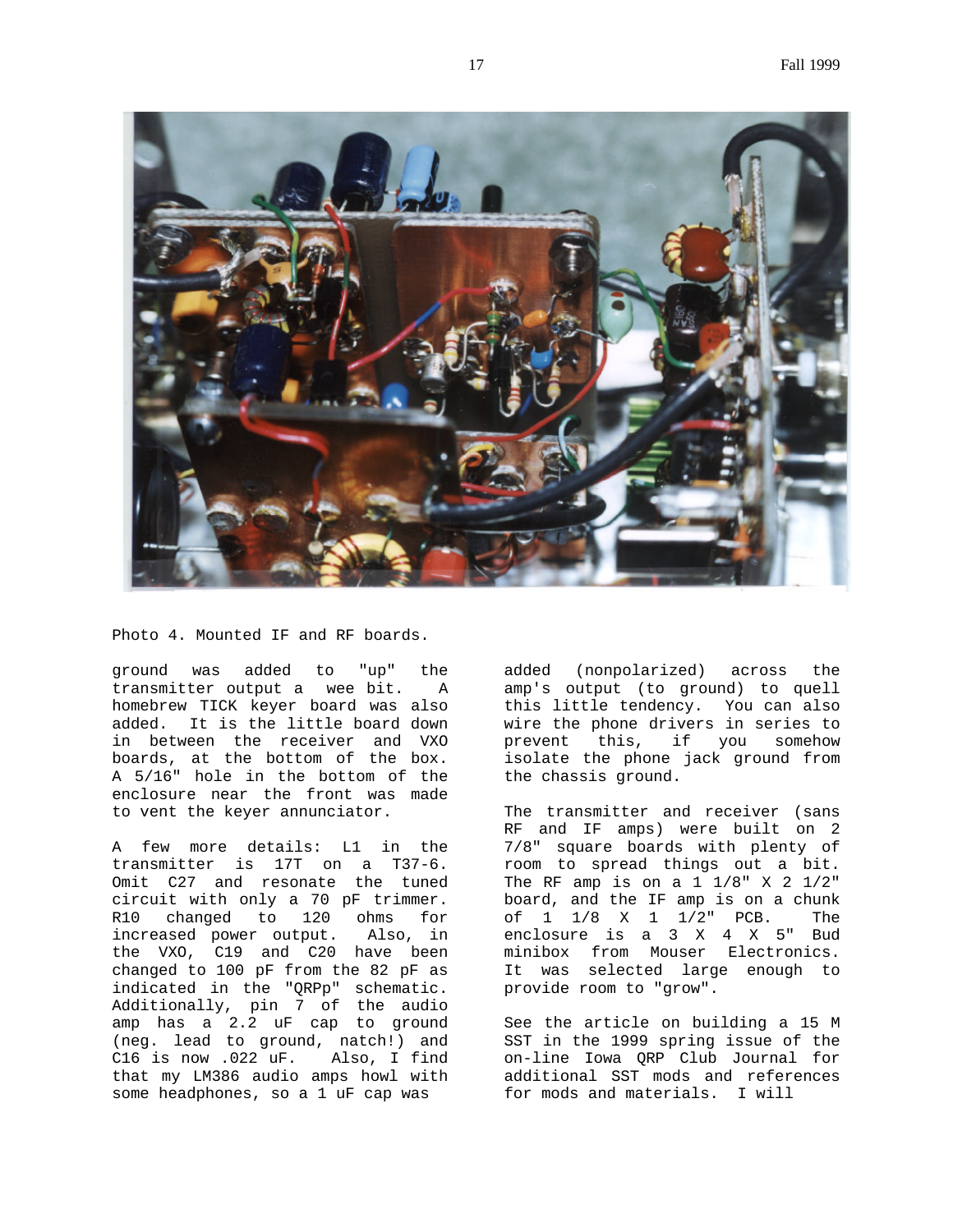

Photo 5. The completed rig.

also try to help anyone who makes a request. My E-mail is mjfitz@uswest.net. I do not have a scanner so I cannot send you any schematics...sorry. If you come up with any mods or improvements (VERY possible...), I would certainly like to hear about them. An E-mail with the details would be greatly appreciated. I just hack away at this stuff, it's always a learning experience and great fun for me.

72, de Mike N0MF mjfitz@uswest.net

#### \*\*\*\*\*\*\*\*\*\*\*\*\*\*\*\*\*\*\*\*\*\*\*\*\*\*\*\*\*\*\*\*\*\*\*

# **ELECRAFT K2 Transceiver Kit** By John DePrimo K1JD

(Editors note: This article has also been submitted to FOCUS, quarterly magazine for the First

Class CW Operator's Club based in the UK but has not been yet published.)

During a two-week trip to Okinawa last summer, I began thinking more and more about getting a small rig to bring along with me on business or vacation. Affordability, small size and weight were of course important factors. While listening around the QRP frequencies, I heard very positive references to a new rig called an Elecraft K2, a kit designed by several of the guys involved with the highly thought of Wilderness Radio QRP rigs. It is a sophisticated microprocessor controlled, very compact 10w radio, which covers all bands except 160m where an optional board is available. Base price is \$549. The web site, www.elecraft.com, plus all the chatter on the Internet and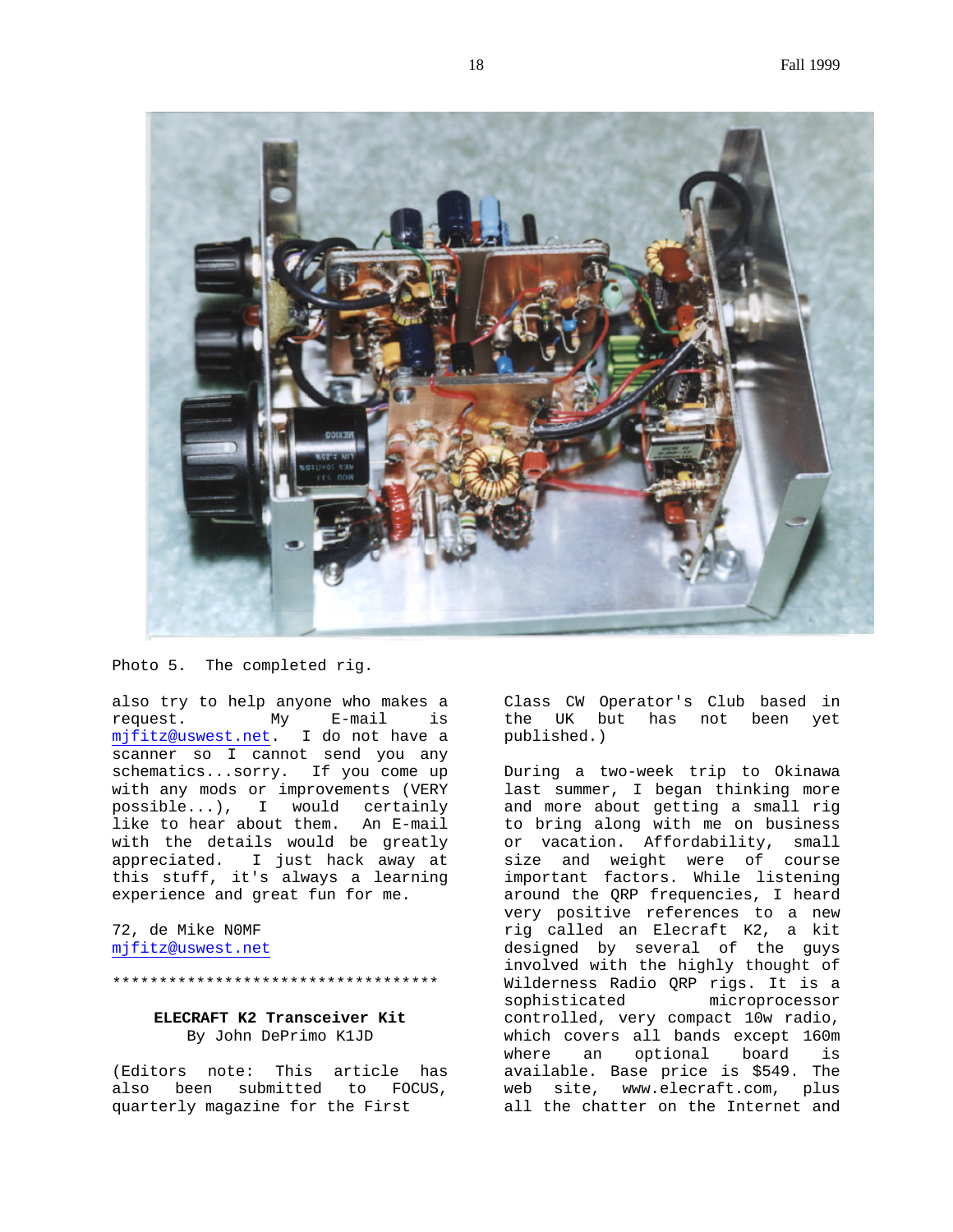on the QRP frequencies provided all the convincing I needed. A K2 was ordered back in February with estimated delivery in late May. At that time, there were about a hundred beta test units being built and each of the hundred hams were solicited to provide comments on the manual, the rig, construction problems, etc such that the first production run would be vastly refined.

The kit (SN#139) finally arrived on 6/23 due to various delays in completing the production units. The package itself was much smaller than imagined - very cleverly and efficiently done.

The kit consists of 3 boards: Control, Front Panel and RF, the latter being the largest one with the most components. I have not counted all the components, but there has to be over 500 parts. The project is divided roughly into thirds with testing and alignment at the conclusion of each. Built in test equipment, such as a frequency counter and DVM, provide the tools to do a complete alignment. The kit and manual are so well done that construction is reasonably straightforward; however, according to Elecraft be prepared to dedicate about 30 hours to the task! Mine took almost exactly 30 hours.

I invested in several things up front to make the job easier and the final product better. I found a lamp with a round fluorescent bulb and large magnifying glass built<br>right in. If you think the right in. If you think components themselves are tiny, wait until you try to read the ID markings on them! I purchased a Weller WTCPT soldering station, Kessler IC grade solder with 2% silver, a digital multi-meter capable of measuring capacitance and diodes as well as voltage and resistance (invaluable for verifying component values), and lastly a Pana-Vice to securely hold PC boards during the construction and allow them to be angled and rotated as required.

The total project was completed over a one-week period. Construction time was about 4 hours for the control board and 3 hours 15 minutes for the front panel board. Another 3 hours 45 minutes brought me to the first test of the partial assembly (i.e., the first third was done). Here you assemble the partial unit by plugging the control board and front panel into the RF board and, using 2D modular fasteners, attaching the side and bottom panels. After applying 12v power the display should come up "Info 201" and then "7100.00 c." The c is the mode indicator for cw. You then test the built-in digital volt/current meter, optical encoder, latching relays, keyer and sidetone/audio amplifier, and perform a s-meter alignment and bar meter current test. When I powered mine up, I got "info 080" which in the detailed troubleshooting section meant there was something wrong with the input/output controller circuit on the RF board.

To make a 3-day story very short, tweaking a small trimmer capacitor on the Control board about 45 degrees clockwise from the position specified in the manual completely resolved the problem. The folks at Elecraft were extremely attentive via email and helped me through the difficulty. This would be the only problem encountered during the entire construction effort.

Another 9.5 hours of construction brought me to the second partial assembly alignment and test. At this point you have the front half of the RF board complete and must plug everything back together again. You then work through the PLL reference oscillator, VCO (voltage controlled oscillator), BFO test and alignment, VFO linearization, IF amplifier alignment and 40 meter Band Pass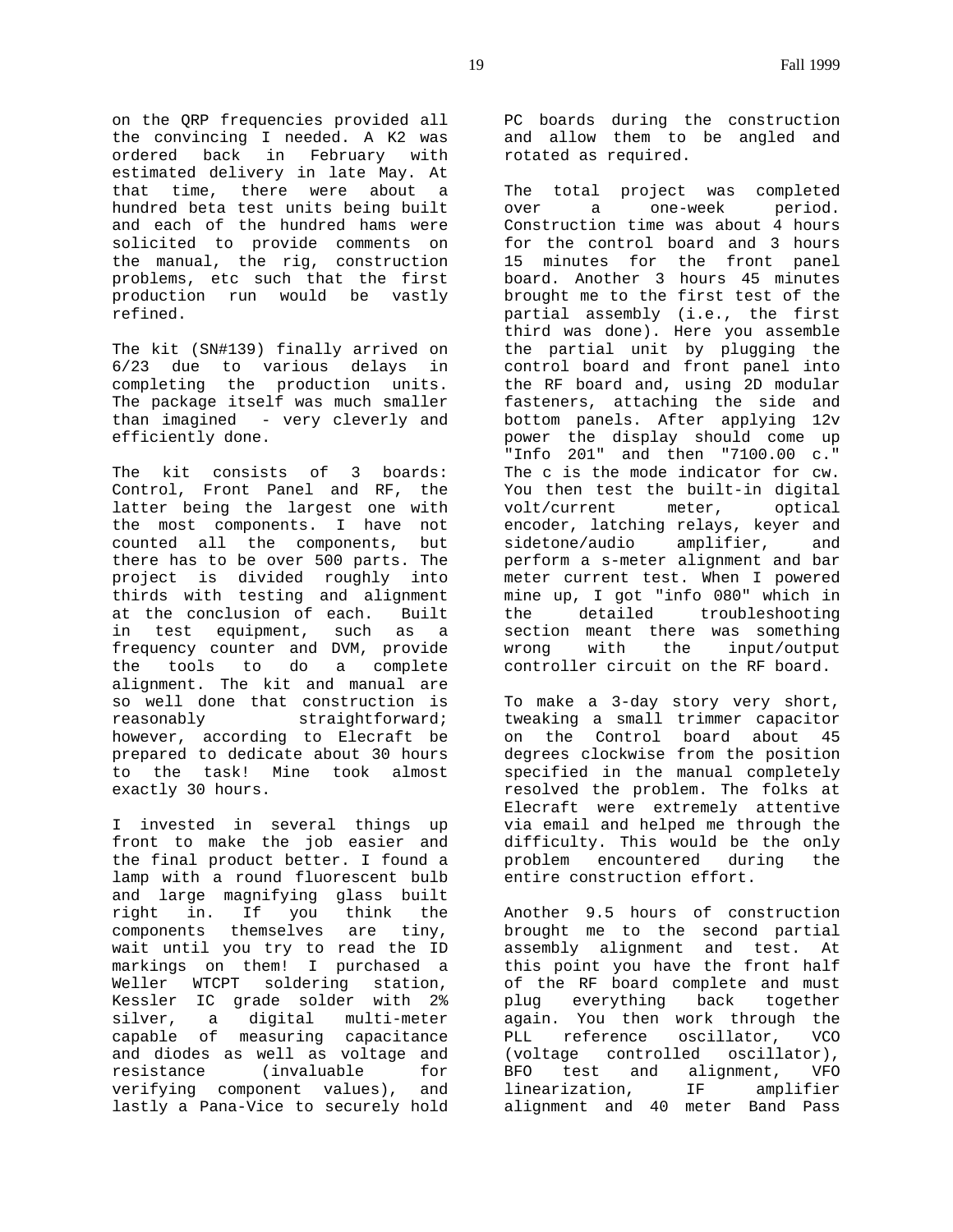filter alignment. You actually hook up your earphones at this point and listen to 40 meters. The receiver sounded excellent! Every test and procedure was completely successful, so on with the last part - including winding the vast majority of the toroids.

The most memorable part of the kit's last third was winding, stripping the enamel off the leads and installing all of those toroids, but the manual does a superb job of getting you through it. Final alignment and test follows: 40m transmit alignment, VFO linearization on all bands, receiver pre-alignment, and transmitter alignment on all bands is last. As many bands were open on the evening of 6/30, the transmit alignment took a lot longer as I would stop to work stations as each band was completed! Of special note, the rig's first QSO was on 40m with Puck, W4PM! Final assembly followed with installation of the speaker and all the top, bottom and side pieces. Fully assembled, the K2's modular construction makes it feel solid as a brick. The rig's controls and the microprocessor menu functions are straightforward, and after a brief orientation the manual is no longer needed.

The front panel of the K2 has only 6 knobs including a heavy, machined main tuning knob, keyer speed (programmable Curtis A or B), power level in 0.1w increments, RF and AF gain, and RIT/XIT. The 16 buttons (not including the larger on/off switch) each support multiple functions by "tapping" or "holding" them. In addition, the Band+ and Band- buttons can be pushed at the same time to allow direct frequency entry. Tapping/holding the menu button gains access to many less frequently needed performance or calibration functions. There are two VFO's with split capability, selectable preamp/attenuator/off, fast and slow AGC, memory keyer message capability, and selectable tuning rate to facilitate rapid QSY. You can customize up to 4 I/F filter configurations for each mode. CW reverse is also available.

The scanning function is really slick, moving smoothly from one station to the next between operator-defined limits. The rig's configuration can be optimized for reduced battery operation if necessary.

As I write this on 7/5, I've filled two logbook pages with K2 contacts on all bands including LZ1AF, OZ8RO, K4EF, W3VT, G4PKT, G4KGG, W5FOC (K5NA), G8PG, SV9/G4VXE, K4BAI, K5BGB and DK8EI. Several of these (including Tim in SV9) were using my Hercules II amp driven by the K2 to 150-200w with full QSK. Speaking of QSK, and with all due respect to my fantastic OMNI VI, the Elecraft is subjectively the best sounding QSK I've ever heard. The K2's sensitivity measured up very well to the OMNI VI during A/B comparisons. Selectivity using the K2's programmable filters far exceeded my expectations but can't compete with OMNI's cascaded filters. Of course, the OMNI costs 5 times as much! I understand that Elecraft plans on offering more filter options in the future, as well as a 100w PA module which fits in the same small physical envelope, and a computer interface.

An excellent test of a rig's frequency stability is the new digital mode you've been hearing about: PSK31. Hooking up my PSK31 adapter to this laptop demonstrated the K2's rock-like stability with near perfect phase displays (yes, the person transmitting on the other end must be stable too). I have ordered the K2 SSB option specifically to experiment more with low power PSK31. At last, a use for the microphone connector!

This radio is not a QRP toy; it is a serious radio with a driven and imaginative company behind it. A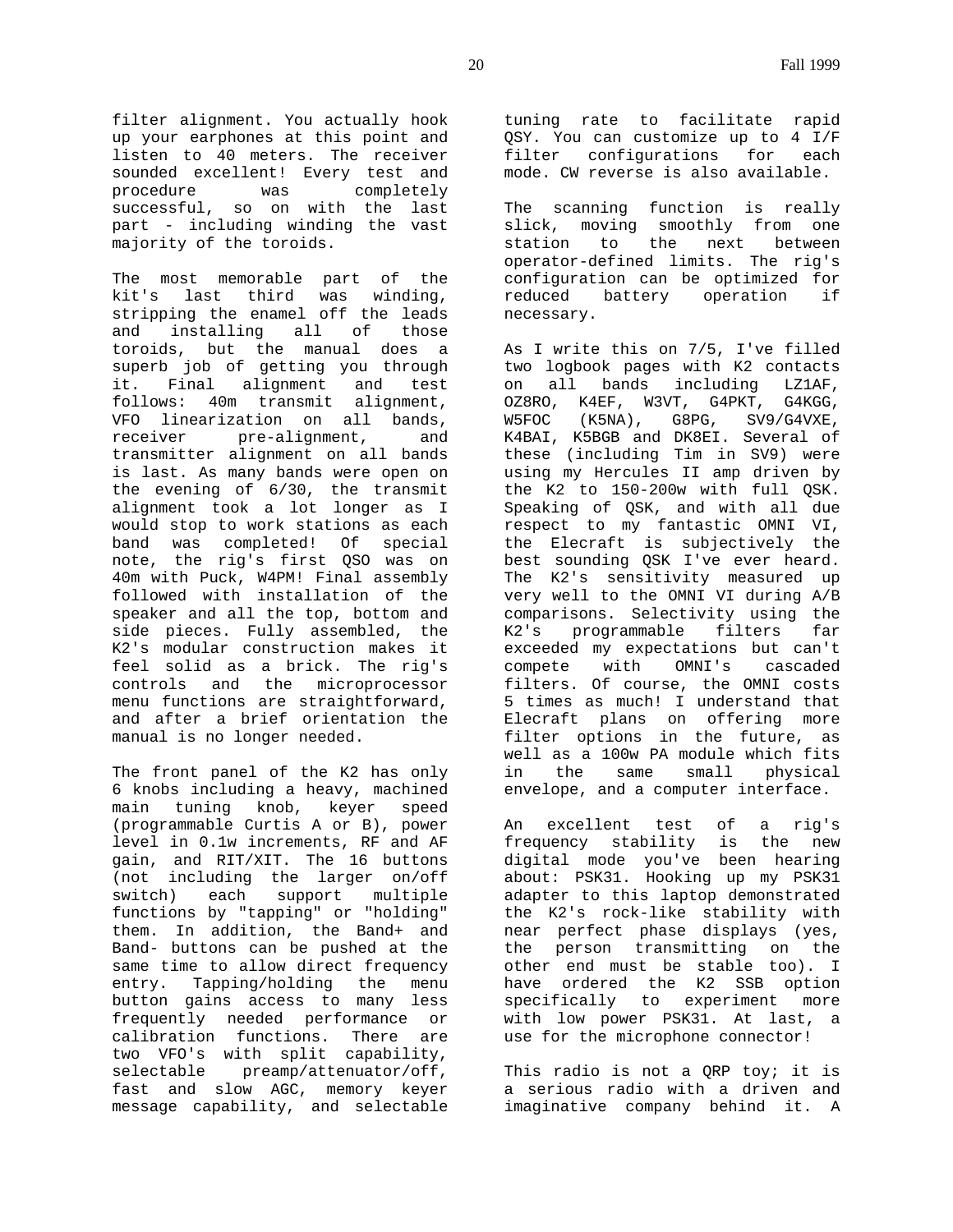multitude of options in the future will further refine performance and capability. If you have an itch to build something substantial and/or want a backup or travel radio, check this out.

72, de John K1JD K1JD@aol.com

# \*\*\*\*\*\*\*\*\*\*\*\*\*\*\*\*\*\*\*\*\*\*\*\*\*\*\*\*\*\*\*\*\*\*\*

# **IAQRP at West Liberty Hamfest Recap** By John Burnley NU0V

(The following is an updated post from IAQRP-L and QRP-L)

What possible fun can there be on a cold and rainy day? Why spreading the good word about low power operating (QRP) of course!

The Iowa QRP Club had a display table at the West Liberty hamfest on Sunday October 3. The weather was chilly and rainy and I was concerned that the outdoor flea market would be impacted.

Well it did rain most of the day and the outdoor flea market was affected, but that sent a lot of people indoors to stop by the IAQRP display to talk about low power operating!

There were lots of QRP goodies that members brought for show-n-tell. Jeff Woods (W0ODS) brought his homebrew qeneral coverage communications receiver and a 49'er. Both are very impressive! Jeff is really an excellent builder. The homebrew receiver has a digital VFO with display. We had fun listening to the BBC and later receiving transmissions from a PIXIE 2 that was also on the table. Walt Holling (N9MZP) brought a Mark II NN1G transceiver (built by Walt but autographed by Dave Benson himself), homebrew tuner, and a Pixie 2 mounted in a radar detector case. Larry Stambaugh (WB0RMT) brought his NWxx transceiver (Dan's), tuner, and power supply.

All three are in matching cases and was the subject of a fine article Larry wrote for the IAQRP newsletter earlier this year. He also brought an NC20, super CMOS keyer, NorCal paddles, and a Pixie 2. John (NU0V) brought an MFJ-9017, Emtech ZM-1 (with AZsQRPion LED SWR indicator kit installed), Pixie 2, 38 special, Ten Tec 6 meter receiving converter, Fireball 40 transmitter, KnightSmite, and a SuperTick keyer. Thanks to all who brought items as they really made the display impressive.

There was also vendor information from Small Wonder Labs, Milestone Technologies, MFJ, Ten Tec, Hands Electronics, Kanga US, and 'Joy of QRP' by Ade Weiss (W0RSP) flyers. Sample newsletters from NorCal, G-QRP, ARCI, St. Louis QRP Society, CW Operators QRP Club, NW QRP, and (of course) the Iowa QRP Club were there as well.

My first surprise of the day was Walt (N9MZP). He stopped by to say hello and talk about QRP. He saw a previous posting (of mine) on QRP-L about the IAQRP participation at the hamfest and sent me an Email. He was there bright and early and stopped by to say hello. Plus he brought some of his goodies for the table (even though he was not a member of the club....but hopefully that will change). Now this is a real QRP'er!

Another highlight of the day was the St. Louis Audio Amp boards donated by the St. Louis QRP Society. The boards were available to anyone who wanted them plus if the kit was built at our display we provided the board mounted parts.

We gave away many boards and had two built at the hamfest. Thanks to Jeff (W0ODS) who brought the soldering station and industrial vise which made things very easy for our builders (best to spoil them early hi). Again our thanks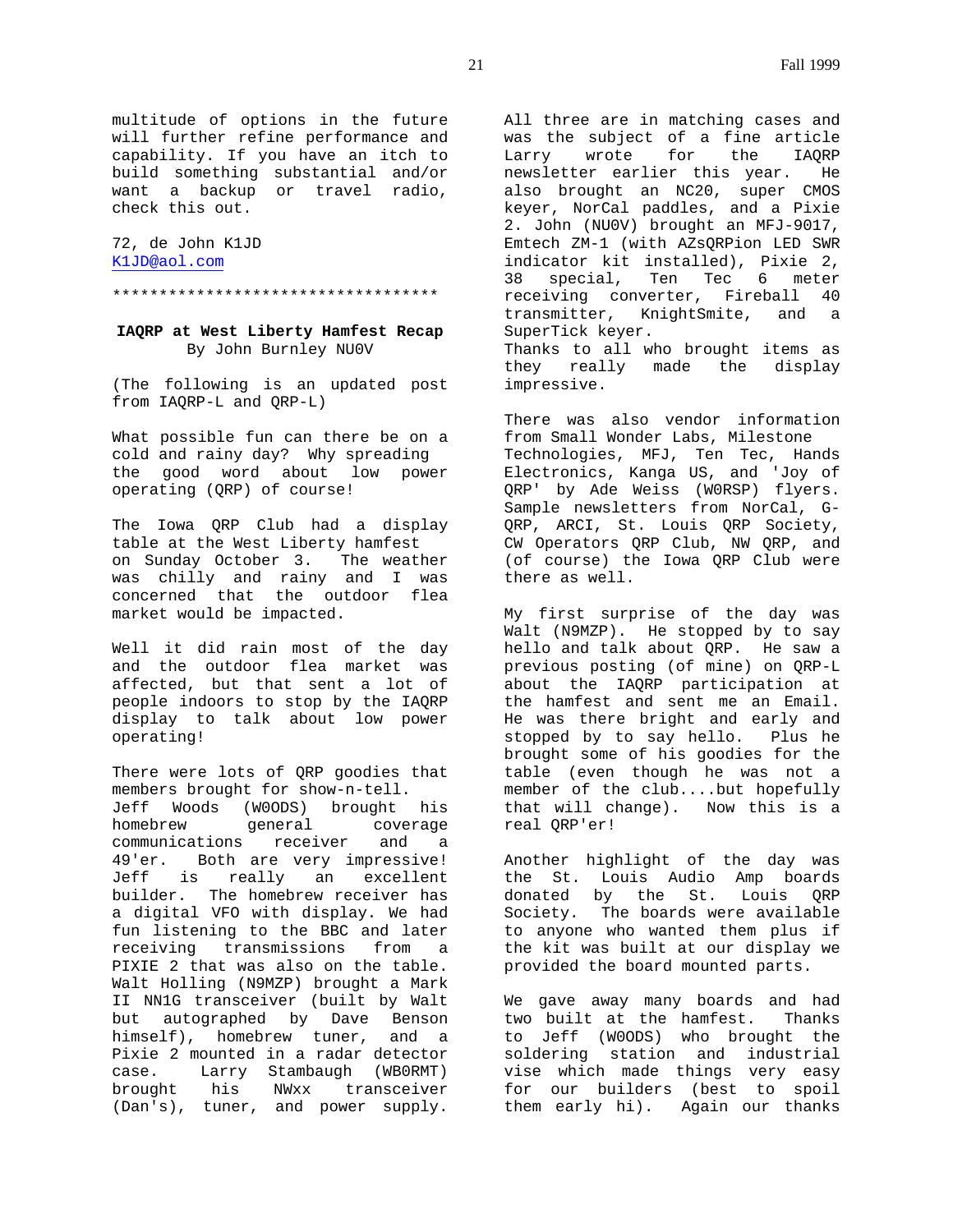to the SLQS and Dave Gauding (NF0R) for their support!

NorCal donated an Elmer 101 issue and logbook as doorprizes. Congratulations to Jon Book (KB0EDE) who won the Elmer 101 issue and Randy Swemline KB9KUZ who won the logbook. Once again my thanks to Doug and Jim of NorCal who have always supported our club.

The crowd was a good one and the table seemed to be hopping quite a bit. I finally took a break near lunch time to make a 'quick pass' of the vendor area. It didn't take long before I was at Paul Washa's table(s). Paul as you recall helped the IAQRP Club put together several group buys on books last year. There is another one in the works which should be announced in late October or early November. I always buy a book from Paul as he has quite a inventory that he brings to these events. I picked up a copy of the new ARRL Antenna Compendium when I noticed a familiar book. Paul now carries the 'Joy of QRP' by Ade Weiss<br>(WORSP). For those of you who For those of you who needing a copy look Paul up at a hamfest. It is a classic QRP book and many consider it to be the 'bible' on QRP!

Finally the time came to pack up and head back west to the Des Moines area. It was a great day (to be indoors hi) and a lot of fun spreading the good word.

I would like to thank the following people who helped out with the display: Jeff Woods (W0ODS), Larry Stambaugh (WB0RMT), Walt Holling (N9MPZ) and Alex Stambaugh (KC0EBK). You guys made the display a real success!

72, de John NU0V burnleyia@home.com

#### \*\*\*\*\*\*\*\*\*\*\*\*\*\*\*\*\*\*\*\*\*\*\*\*\*\*\*\*\*\*\*\*\*\*\*

**Painless Registration For The ULS** By Jerry Bartachek KD0CA

(Editor's note: The Universal Licensing System or ULS allows expanded electronic filing of Amateur Radio applications. Here Jerry walks us through the process he encountered to become registered to use the ULS. Additional information may also be found in the September 1999 QST pages 85- 86.)

In response to my plea for help with ULS registration on the QRP-L, I received the following Emails:

## (From Mike Melland W9WIS)

*Hi Jerry,*

*I registered for ULS ID this morning. It's not mysterious...... the Gov't wants to cut costs so many FCC transactions are going to be "self initiated" over the web. Go to the ULS site and register. You will be given a number and you choose your own password and enter your TIN (Tax Payer ID Number aka your Social Security Number). You register your callsign and after that you can renew etc. online. That's all there is to it. And, yes amateur radio is participating in ULS from August 16 on...... There is no seperate ULS license, just the means to perform license related transactions via the web........ renewals, changes of address, etc....... doing away with paper forms....*

#### (From Timothy J. Strong KG2NO)

#### *Hi Jerry,*

*Yes, any licensed operator (US or foreign) that has a valid US Amateur Radio license will be required to register with the ULS. You will not get another license, it is just a matter of associating your Social Security Number (Taxpayer Identification Number) with any callsign(s) that you have. Anyone who does not have a TIN will be required to obtain one.*

*Jerry, you have to read the entire page, look under the heading: "Radio Services Currently Implemented In the ULS" and you will see Amateur listed here.*

*An Amateur with 2 callsigns would list both callsigns when they register*.

*You do not have to immediately register with ULS, only if you want to do business with the FCC such as upgrade your license, change your callsign, change your address, etc. I believe new licensees and upgrades will be able to register via the VECs.*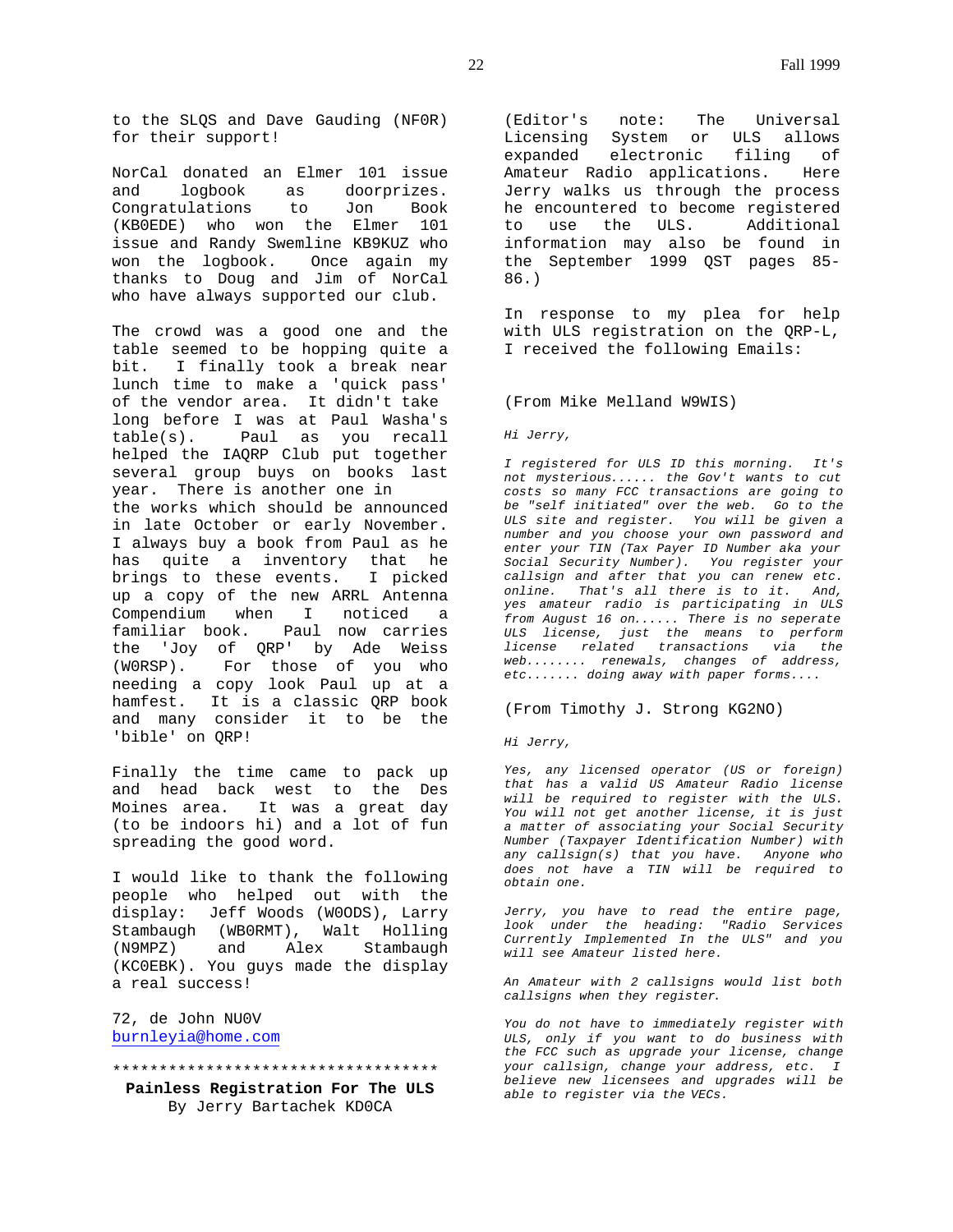*August 16 is just the date that the FCC started using the system for Amateur Radio.*

Using the e-mail exhortations above, I registered under the new Unifor Licensing System (ULS). As the name implies, it is a SYSTEM, but not a separate type of license. Many classes of radio licenses are being included in this program, and in short it is only a system to make license renewals and upgrades EASIER for the licensees to deal with via the internet.

After the QRP-L'ers advised me, I bravely pointed my browser to the FCC ULS site and registered. It was quite painless, and filling out their on-line forms to be intuitive.

Here are the steps in registering for ULS via the internet:

1. Point your browser to: http://www.fcc.gov/wtb/uls. There is a lot of information there about all the details about ULS. You'll only need to click on one of the URLs to go to more information than you can imagine!

2. While you are on the ULS home page, click on the button labeled: "TIN / Callsign Registration" in the left hand column of the screen to register your station with ULS.

3. After clicking that button you will be presented with a form to fill out on line. You will be presented with 2 choices to click on. One is a chance to participate in a survey about your station's Y2K readiness. The other is for the TIN / Callsign Registration (click on this one).

4. You'll see s a sentence that reads, " If you are not registered with the Universal Licensing System:" and just below it there is a little circle field next to the words "Register Now". Click that circle and then click the button labeled "Continue".

5. Next you get more questions to answer. Click on the choice for registering with the ULS as an individual and then click the "continue" button.

6. You will be presented with a large on-line form to fill out and submit. Items on the top of the form for the Licensee Information includes your TIN (your social security No.), first name, middle initial, last name, P.O. Box or street address, city, state, zip, telephone, fax number, and e-mail address. Directly below that is another set of fields exactly as above for the Contact Information. Since hams are not a commercial station with separate licensee, and contact person information, I decided NOT to fill out the contact info. As licensee, I am my own contact person.

Further below on the form you will find fields for a password, verification of the password, and a personal identifier that only you would know. These last three you MUST fill out. I used my callsign as my password, and my userid here at work on our lan as my special identifier. Maybe your mother-inlaw's waist size could be used  $(hi)$ .

When all the desired fields are filled out, click on the submit button. It will prompt you to fill out a huge sheet wherein you can list all your callsigns if you have less than 100 of them. Take it from me, you have less than 100 of them! Just click on the choice for 1-100 callsigns, and put your amateur radio callsign in space number 1, and click on submit.

Before the whole process is done, the registration computer will show you a screen with your password, special identifier, and a computer generated ULS number and a ULS password. You will really WANT to print this screen out on your printer. You will not be able to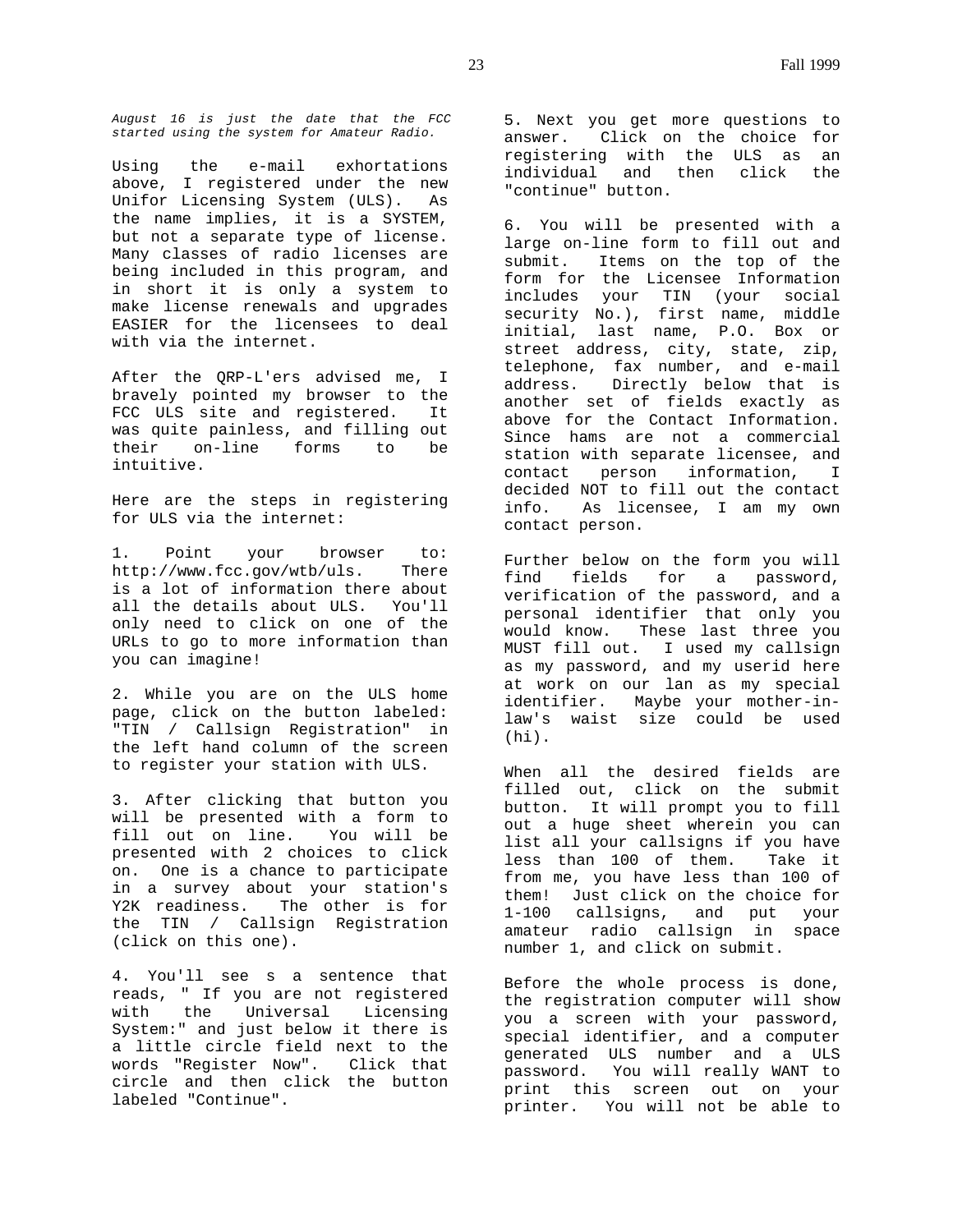see that information anywhere again. And the ULS nubmer they give you will be about 9 or 10 digits long. The computergenerated password, will be wierd like, "AXM9ZT%WW" or similar gobbledyegook. Hey, "gobbledyegook" would be a great password!

When you wish to modify or renew your license in the future, you will use the ULS system to do it on line, and you will then need your passwords, etc.

There are instructions on the first ULS web page for registering via snail mail, but I hope someone else will write that up for the Iowa QRP Newsletter.

72, de Jerry KD0CA jbartac@max.state.ia.us

\*\*\*\*\*\*\*\*\*\*\*\*\*\*\*\*\*\*\*\*\*\*\*\*\*\*\*\*\*\*\*\*\*\*\*

## **Group Buy With Paul Washa Books**

The Iowa QRP Club is pleased to announce a group buy from Paul Washa Books (W0TOK). There are several titles available. Just remember to specify the Iowa QRP Club group purchase when contacting Paul. These prices reflect USA shipping (all 50 states). Any DX orders should contact Paul first to see if he can accommodate them.

Here are the details:

ARRL 2000 Handbook without software \$28.00 delivered

ARRL Antenna Compendium 6 with software \$17.00 delivered

ARRL W1FB Design Notebook \$11.00 delivered

ARRL Solid State Design \$14.00 delivered

ARRL Intro To RF Design with software \$24.00 delivered

ARRL Antenna Handbook with software (18th edition) \$24.00 delivered

Joy of QRP by Adrian Weiss (W0RSP) \$21.00 delivered

ARRL Mini Logbook (approx 6'' by 4'') \$5.00 delivered (Paul tells me that the minilog is great for mini power stations and will fit a backpack or small case just fine for portable work)

ARRL 1999 Satellite Anthology \$13.00 delivered

If you would like to see any other titles please Email NU0V privately.

How to order: You must contact Paul and specifically mention the Iowa QRP group purchase. You may contact Paul at w0tok@email.msn.com or phone (612) 472-8991. His address is:

Paul Washa (W0TOK) 4916 Three Points Boulevard Mound, MN 55364-1245

He will accept checks or money orders (but no credit cards). This group buy will run 30 days. IAQRP members attending the Des Moines hamfest on Sunday October 31st may purchase books there (prices adjusted for no shipping).

#### \*\*\*\*\*\*\*\*\*\*\*\*\*\*\*\*\*\*\*\*\*\*\*\*\*\*\*\*\*\*\*\*\*\*\*

## **Upcoming Operating Events** By Mark Milburn KQ0I

Here are some QRP operating events that will be coming up. Turn your power down and join in.

They are fun events and the people you meet will be some of the best hams on the air. Plus you'll be able to pick up a lot of states and work some milliwatters, too!

**Adventure Radio Society Spartan Sprint**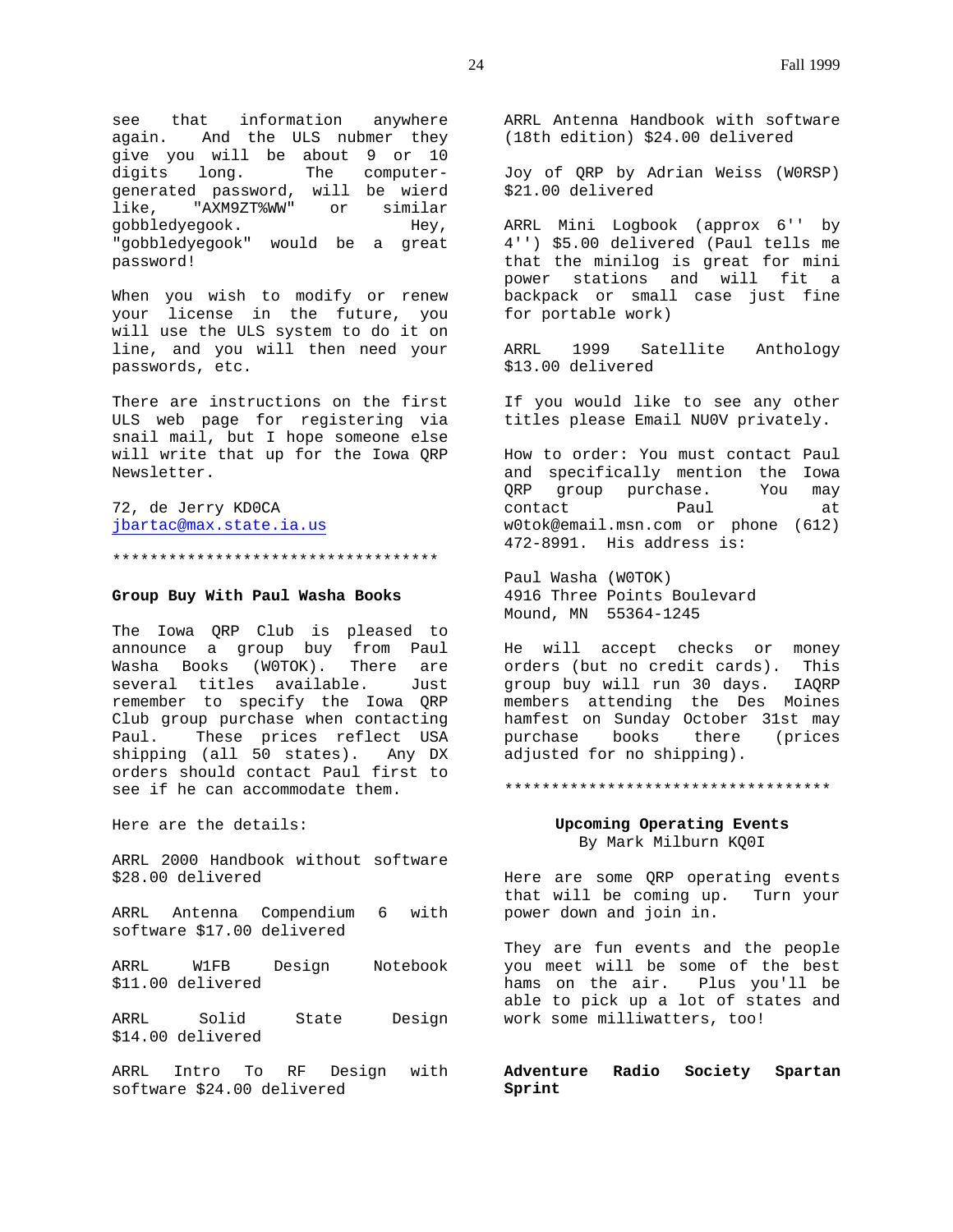November 1, 1999 December 6, 1999

The Spartan Sprint will be held as usual on this first Monday of the month). We will be operating on three bands--80, 40, and 20. There are winners in two categories: points (the Tubby Division), and points per pound (the Skinny Division).

1. Start at 9:00 PM EST, 8:00 CST, 7:00 MST and 6:00 PST. Finish at 11:00 PM EST, 10:00 CST, 9:00 MST and 8:00 PST.

2. The frequencies will be 3560 kHz+-, 7040 kHz+- and 14060 KHz+-. (You may operate one, two or three bands--your choice.)

3. Exchange RST, SPC (state, province or country) and power output.

4. If you choose to call CQ, use the format "CQ SP," or "CQ SP TEST."

5. You can take credit for working the same station on a second band.

After the contest, you may use an autolog, which is part of the ARS Sojourner. Just go to www.natworld.com/ars and follow the link for "Direct access to autologs". Or you can speed things up by going directly to the Spartan Sprint autolog page at www.natworld.com/ars/ss\_log.html.

If you don't have access to the web, send Russ Carpenter, AA7QU, an e-mail with your total QSOs and the total weight of your station (i.e. the combined weight of all transmitters, receivers, keys, keyers and batteries used during the Sprint). You may also include your comments from the soapbox. Russ' email address is russ@natworld.com.

Results for each Spartan Sprint are published on the Thursday following

the Sprint. This may be the world's quickest contest reporting! Please send your log as soon as possible, but in no event later than Wednesday afternoon.

The Spartan Sprint is based on a simple but stimulating concept. The ARS is encouraging all of you to cobble together the kind of station you'd use in a portable environment —lightweight transceiver, keyer, key, and battery. Then put that turkey on the air, and participate in a two hour sprint.

All operators are invited to play, whether or not they are members of Adventure Radio Society. Even if you don't have lightweight equipment, your participation will be rewarding, both for you and the other participants. We'll report<br>the score in two different the score in two Formats/absolute scores, and points per pound of station weight. So you can get your kicks from running up a magnificent score, or achieving an remarkable ratio of points per pound.

If you're thinking about becoming a member of Adventure Radio Society, just send Richard Fisher (membership chairman) an e-mail expressing your interest. Richard's e-mail address is nu6SN@aol.com. Membership is free, and the organization has a great group of men and women who combine their love of ham radio with their affection for the outdoors. You don't need to be a macho person; ARS welcomes people of all ages and levels of ability.

Russ Carpenter, AA7QU, Contest Manager russ@natworld.com

# **CQ WW DX Contest, phone** 0000Z Oct 30 to 2400Z Oct 31

Exchange: RS(t) and CQ Zone

Classes: Single op allband/single band/assisted, high power/low power (less than 100W) or QRP (less than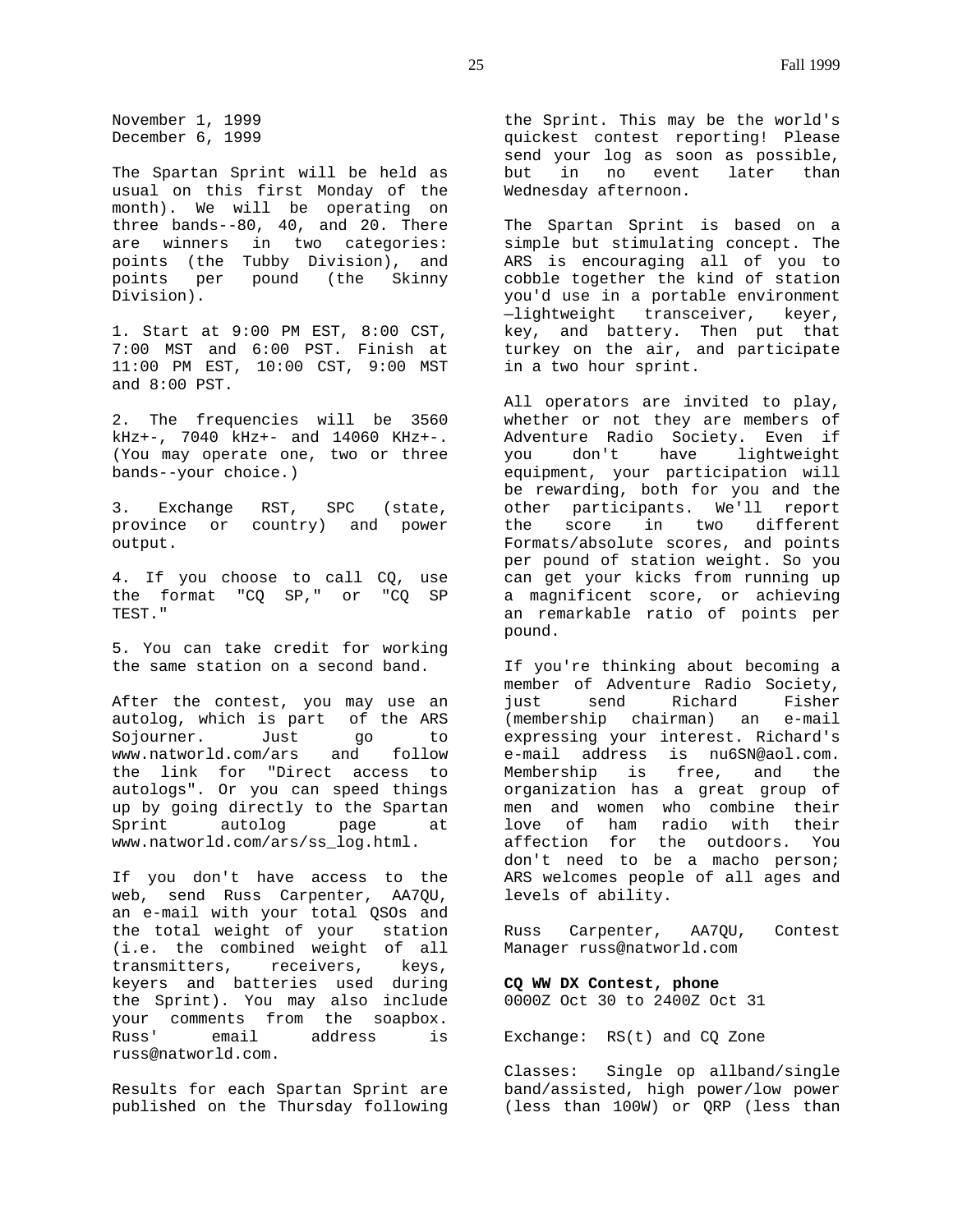5W) multi single, multi multi. Multi singles have a 10 minute rule. All classes may only have one transmitted signal per band.

Work stations once per band.

Team and club competition

North American stations score 2 pts/qso with stations in different countries on same continent and 3 pts/qso with stations on different continents. Stations in the same country may be worked for zone credit, but no points.

Multipliers are CQ Zones and countries (DXCC + WAE)

Final score is QSO points x multipliers

Awards.

Send logs by Dec 1 to CQ Magazine, 25 Newbridge Rd, Hicksville, NY 11801 ssb@cqww.com See http://cqww.com/cqww/

# **Ten-Ten International Net Fall CW QSO Party**

0000Z Oct 30 to 2400Z Oct 31 Single op only, CW only, on 10 meters only

Categories: Individual, QRP, Club

Contacts must be made in CW subbands

Exhange: Call, name, state/country and 10-10 number if member.

Score 1 pt/qso with nonmembers and 2 pts/qso with members

Final score QSOI pts x prefixes.

Awards

Send logs by Nov 15 to: Gateway Chapter, Don Ward W0RTV, 4514 Ferrer Dr., St Louis, MO 63129-3741.

For more info see http://listserv.lehigh.edu/lists/te nten-l/rules.html

## **The Zombie Shuffle**

Friday Night, October 29, 1999; Any 4-hour period you choose from your local sundown to local midnight. You can split it into two sessions if interruptions are unavoidable.

20, 40, and 80 meters CW QRP Only (5 watts or less power out)<br>Suggested frequencies 14.060, frequencies 14.060, 7.040, 7.110, 3.560, 3.710

Exchange: RST, SPC, Name, Zombie number or telephone area code if you do not have a Zombie number

Stations using a Tuna Tin 2, then add /TT2 after your callsign and if you are 18 years old or younger, send your age to.

You may identify stations participating by looking for or calling CQ BOO.

Scoring: Your score is going to be the sum of all Zombie numbers and telephone area codes worked on ALL bands! Stations can only be worked once per band however. Also add in special bonus points

Certificates of participation are available by sending your logs, score sheet and a business sized SASE to:

Jan Medley, N0QT Zombie Shuffle Contest Coroner PO Box 1768 Socorro NM 87801

Zombie pins and certificate are available by sending your logs, score sheet, and \$2 (US Funds) for P/H to the same address. Please include an address label. To qualify for a pin you must work 13 or more QSO's using any rig at 5W or less; or work 5 or more QSO's using a Tuna Tin 2 yourself; or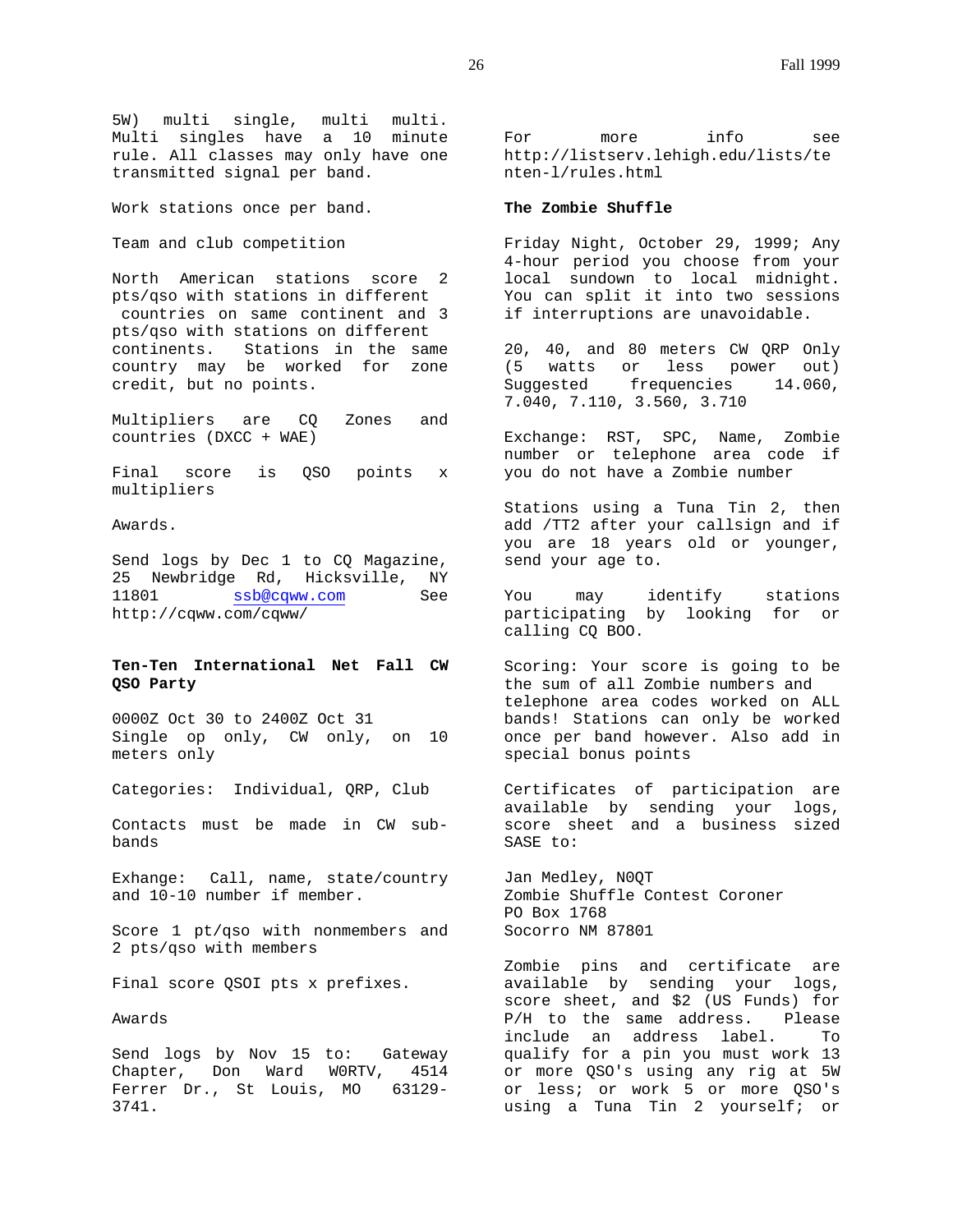work 5 or more QSO's with somebody else that's using a Tuna Tin 2.

Please use plain ASCII text only for log submissions. The minimum information your log should show is: Band, Callsign of station worked, exchange received, exchange sent (at least the RST), and the time in UTC.

Enjoy....

72, de Mark KQ0I markmilburn@netzero.net

\*\*\*\*\*\*\*\*\*\*\*\*\*\*\*\*\*\*\*\*\*\*\*\*\*\*\*\*\*\*\*\*\*\*\*

## **Announcing the Milliwatt Triple Crown!**

The Knightlites, Ft. Smith QRP Club, and the Iowa QRP Club are sponsoring the great Milliwatt Triple Crown. Earlier this fall the noble Knights announced their Holiday Milliwatt contest. At the same time the Ft. Smith QRP Club and the Iowa QRP Club were planning similar contests. It just seemed natural to get the three together in yet another contest! Here are some of the details.

Each individual contest is independent and run by the respective club. Each individual contest will have a winner and the results will be posted to QRP-L. The Milliwatt Triple Crown winner will be determined by combining scores from all three events (the same scoring methods will be used for each independent contest). The cumulative score should prove to be a lot of fun and establish serious bragging rights on just how low you can go.

Details are still being worked out but we can tell you that the first leg of the Milliwatt Triple Crown kicks off in December with the Knightlites Holiday Milliwatt Contest. The Ft. Smith event will be in the March/April timeframe and the Iowa QRP event will follow in the July/August timeframe.

Start honing your milliwatt skills now and be prepared to turn the powerdown!

72, Bob Kellogg AE4IC Knightlite QRP Association

Jay Bromley W5JAY Ft. Smith QRP Club

John Burnley NU0V Iowa QRP Club

#### \*\*\*\*\*\*\*\*\*\*\*\*\*\*\*\*\*\*\*\*\*\*\*\*\*\*\*\*\*\*\*\*\*\*\*

# **The Fractal Wing Loop** By John Burnley NU0V

Covenants and CCR's are dreaded words most hams do not want to face. In my opinion, the inability to put up an antenna has been more damaging to amateur radio than any other item. When my children were young I would annually give ham radio demonstrations to their classrooms. Even with competition from video games, cartoons, and playing with friends, there was always interest in the hobby demonstrated by the children. But whenever I tried to follow up with the parents about developing the child's interest the door would get slammed shut. "I wish we could let Timmy put up an antenna, but our area has restrictions about antennas so they'll just have to find another hobby". Trying to suggest compromise or hidden antennas fell on deaf ears.

Unfortunately most areas are restricted these days and not many parents will consider a child's possible future interest in a hobby when purchasing a home. My wife and I faced a similar dilemma when we bought our current house. We chose the area for the school district first and then tried to work out antenna privileges. The existing housing market in the Des Moines suburbs was very tight.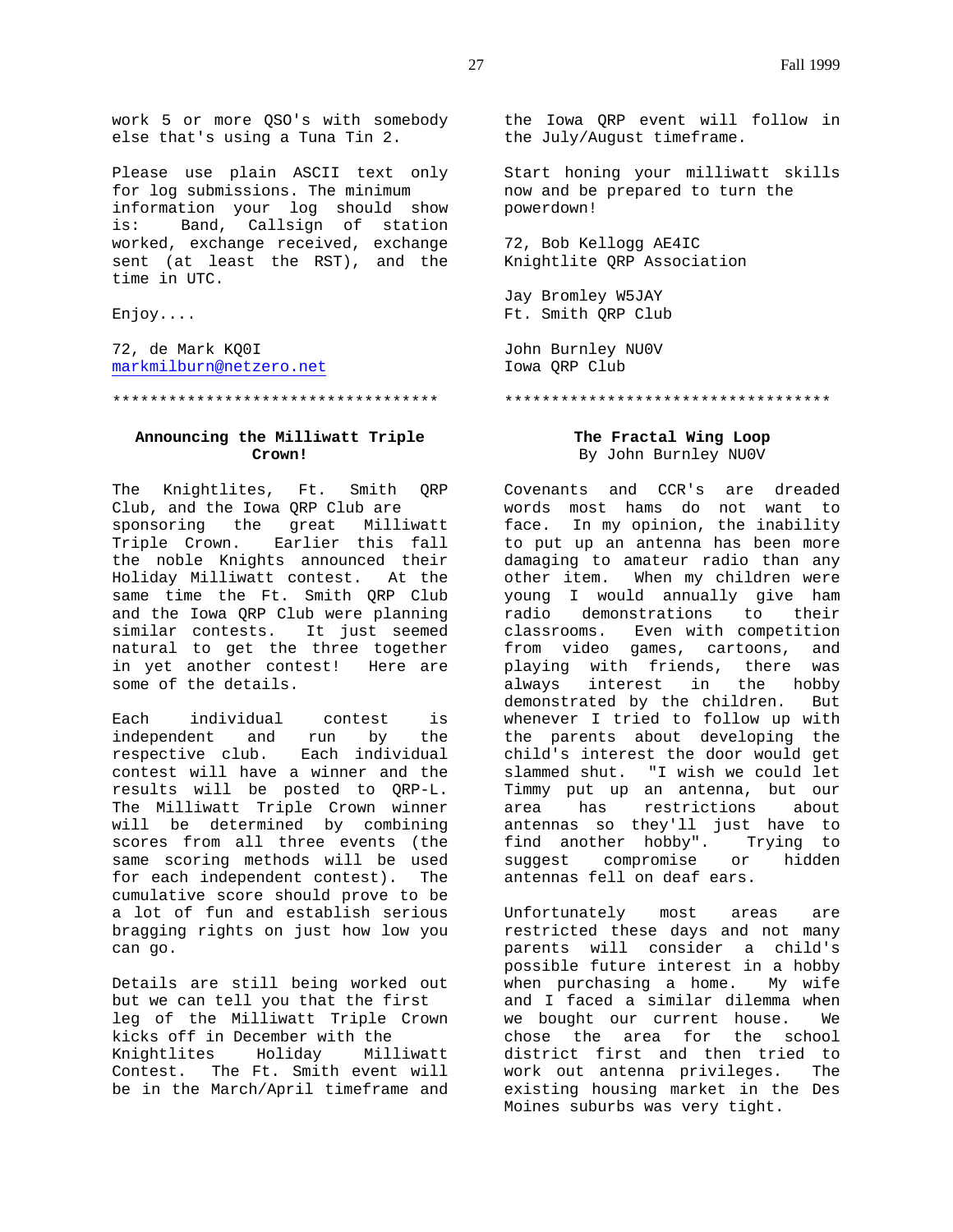

Figure 1. The original loop designed for 15 meter operation.

Some houses sold before we could event get over to look them over a lunch hour. We finally decided to go with new construction, but there were the covenants on the property. Having a spouse who is not a fan of the hobby did not help my plight. The best of a bad situation ended up being allowed to have an antenna as long as it was attached to the house (but could not extend over the yard).

By liberally interpreting the covenants, I tried a variety of low profile antennas. I first ran dipoles under the eaves of the house (two story) without much success. Finally I settled on a vertical that was 3/8 wave on 30 meters (with 1/4 wavelength radials under my deck). The vertical runs up the side of the house and over the roof to a peak. It has performed well allowing many DX contacts. But because of angling up to the roof peak, it shows characteristics of being a sloper (favoring the southeast and

Caribbean). The good news was that the antenna performed well on 40 and 20 meters! A simple multiband antenna seemed to allow me to thumb my nose at the developers. All was well until this past summer when 20 finally started opening up into Europe. I could hear a multitude of European stations but just could not raise them running my NC20 at 5 watts into the vertical. I also had very little luck with western and northwestern stateside stations.

After first moving into the house, I installed two indoor loops in the attic over the garage. The inner loop was for 10 meters and the outer loop was cut for 15 meters. I used the standard formula of 1005 / f(Mhz) to determine the length of wire for the antenna. Because the loops are located in the attic, there are many objects within<br>proximity that affect resonance. proximity that affect In other words the antennas were detuned somewhat because of objects being near. The solar cycle was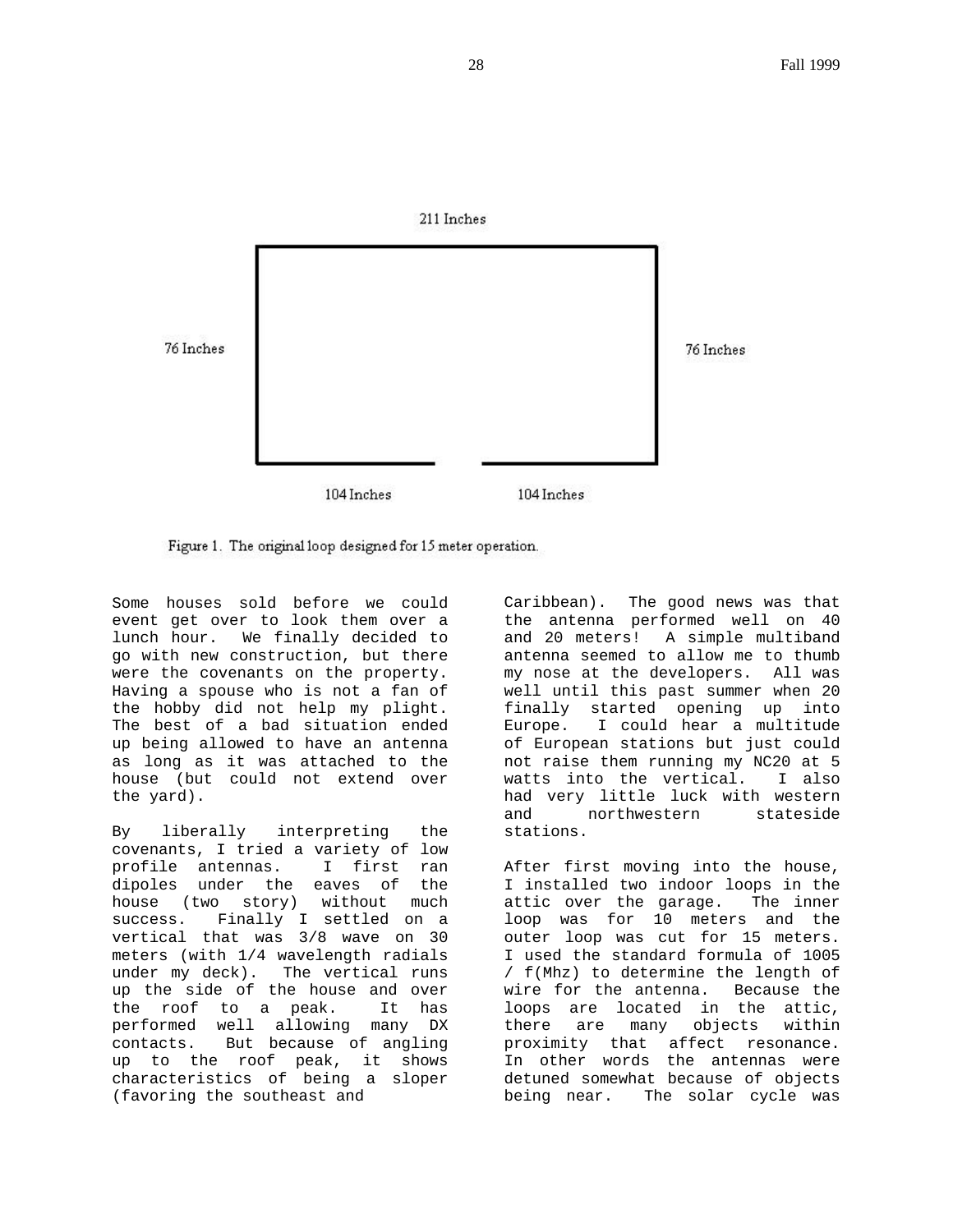beginning to head south anyway so I placed the indoor loops on the preverbal 'To Do List'.

After another frustrating evening of trying to work Europeans, I remembered the two loops in the attic over the garage. Could I possibly modify the larger loop to resonate on 14 Mhz? If so would the results be disappointing?

October 12, 1999 was a banner day for me! QRP Quarterly, Sprat, and my NorCal Toroid Kit all arrived the same day! Yahoo! The XYL and children were not home and I began to go through the ham radio 'To Do List' to look for a good project. The loops topped the list. Time for some climbing into the attic.

Rummaging through the garage produced a 22-foot section of 12 gauge solid copper wire. The question was just how to add the wire to the loop. Back in the earlier days I experimented with loops within loops, figure 8 loops, and a variety of others. None worked very well. The larger loop already extended from wall to wall and roof to just above the garage ceiling. Without any room to work with the project did not look very promising.

Several years ago I read some articles written by Nathan Cohen in 'Communications Quarterly' about fractal antennas (see references). Fractal geometry in designing antennas was not a well-known concept and I believe that Cohen received a bit of criticism over<br>his articles. It was very his articles. It was very interesting reading though and I recommend that everyone take a look at his concepts.

With fractal geometry, the repeating of a design upon itself creates a complex shape (or structure as Cohen labels it). Thus the term self-similar or iterating is used to describe the patterns. The self-similar patterns

induce capacitance and inductance into the design. Since the outside perimeter is patterned, it effectively shrinks the physical size of the antenna (but maintains a resonant structure).

Cohen discovered some interesting properties of fractal antennas. In some cases there is gain exhibited in a fractal antenna over that of it's full sized counterpart (up to a point). Multiple iteration fractals resonate at multiple frequencies (in a non-harmonic fashion). Cohen defined resonance as total impedance that fell between 20 and 200 ohms with medium to high Q. Finally he found that when fractals are shaped into closed loops the radiation resistance does not drop significantly for their size as do with most small loops (at lower iterations). As the number of iterations increases (smaller physical size), the antenna will eventually exhibit the pitfalls that most shortened antennas have (lower radiation resistance and narrowing bandwidth).

Here is a simple example of a fractal design. Iteration 0 is a straight line. Iteration 1 introduces a box upon the straight line. Iteration 2 introduces a box upon each line segment of iteration 1.

Cohen also mentions that there are examples of simple fractals in antenna use today. But he also points out that a true fractal antenna completely contains the self-similar patterns. The fractal wing loop is not a true fractal antenna. Rather it is a hybrid that uses a standard loop design but introduces segments of wire at the load point perpendicular to the plane. The segments protrude from the plane of the loop and resemble small wings (hence the name). The wings are constructed with fractal shaping borrowed from a second iteration Minkowski loop (see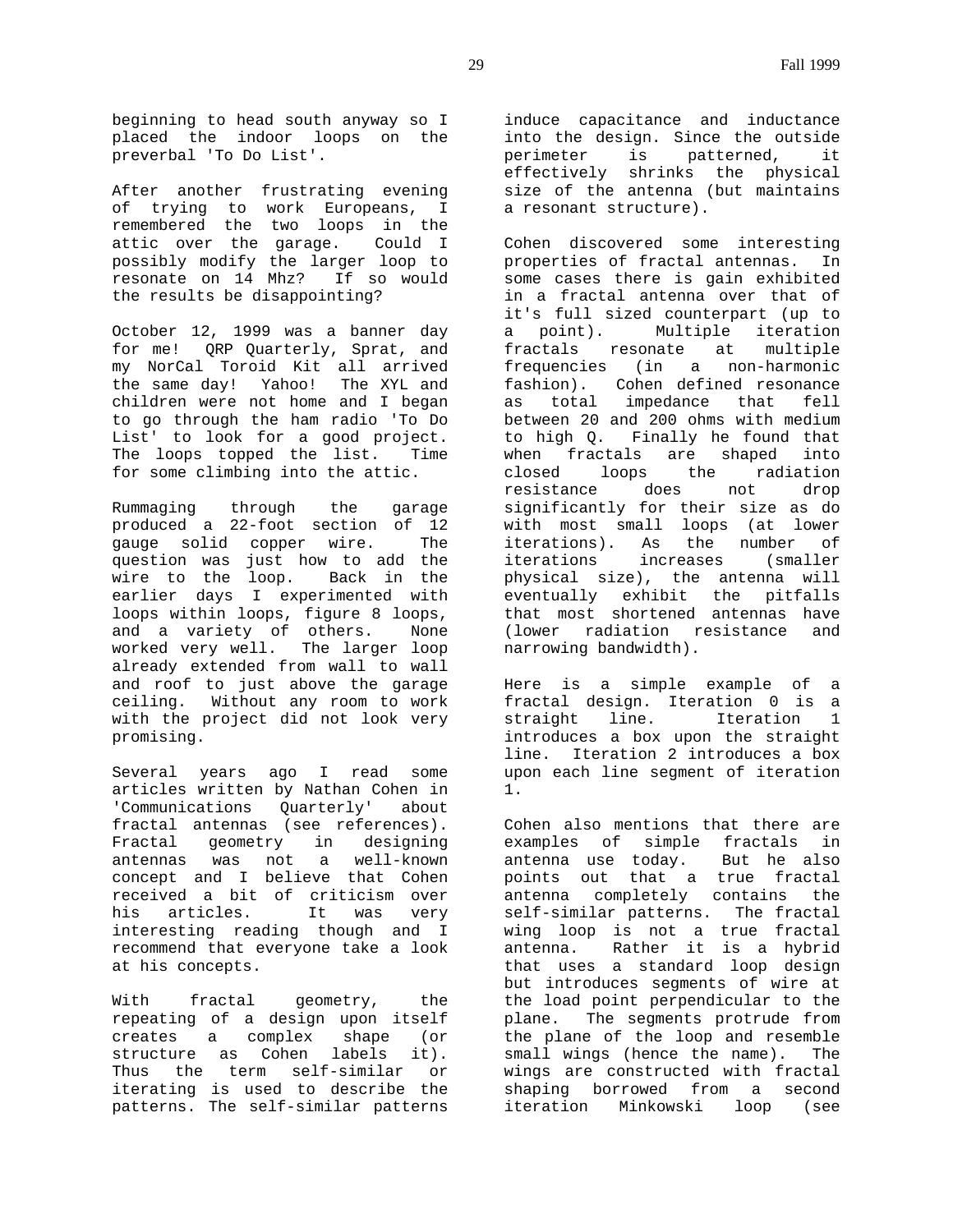references). My goal was to lengthen the loop with enough wire to resonate on the 14 Mhz band.



Figure 2. The Fractal Wing

Figure 2 illustrates the basic shape of the wing. It was constructed with a 6 1/4-inch length of 2 x 4 lumber. This was a scrap piece of lumber that was randomly chosen. The wire is bent around the 2 x 4 scrap to form a stair step pattern, which is symmetrical.

Figure 3 illustrates the finished loop. It is important to note that the wings are not self-supporting. Twine was used to provide support and keep the wings from collapsing. The twine was run up to a strut in the attic roof.

Remember that this is an indoor antenna. The existing loop was originally designed for 21.120 Mhz (1005 / 21.120 = 47.583 feet). The modified loop contains 69.66 feet of wire and should resonate at 14.42 Mhz (according to the standard formula). The antenna (bottom) is approximately 12 feet off the ground (or in this case above a concrete slab). The wings contain 31% of total wire length. Because of the attic location, I expected some detuning to take place. And now you are thinking to yourself, 'quit beating around the bush and tell us how it worked'. Well the results are surprising but admittedly I am pleased.

Using an MFJ-259 antenna analyzer I started a sweep at 26 Mhz and tuned downward. The first resonance I

found was at 13.974 Mhz. Close enough! I attribute this only to dumb luck. At 13.974 Mhz the SWR was at 2.4.1 - 2.5.1 and the Resistance meter on the SWR analyzer read 100 ohms. This was close to what I would have expected with a normal box loop. Remember the radiation resistance of a resonant one-wavelength loop is approximately 100 ohms and will show a SWR of 2.1.1 on the MFJ-259.

I do not recommend anyone using my exact dimensions to build this antenna. Rather I encourage you to put up a loop with as much wire as possible and then add the fractal wings to reach a desirable resonant frequency. Experimentation will be needed to get the exact dimensions for your location. Each installation will be different (I am assuming you will be placing<br>this antenna indoors) with a this antenna indoors) with a variety of environmental factors affecting performance. If you have enough real estate and no restrictions then put up a full sized antenna outside.

How did the antenna work? The loop is oriented north/south (maximum radiation). On air reports have been very good and much better than those received with the vertical. Here is a list of the contacts made with casual operating: CO2SX, AF5Z, UA0BW, CO2RQ, XE3LPV, W7VR, W4HEW, KC0EHS, PP6CW, VE7BXO, FY/DJ6SI, UA0ABK, RW9UMT, KP4BME, N4SO, AF4PP, AB5XQ, K1JD, and N7XI.

I am especially pleased with the over the pole contacts. Granted the reports are standard DX reports (599) but many were made on the first and second calls. I also used this antenna exclusively during the ARCI Fall QSO Party and made 56 contacts with it.

The wings were conceived because I was modifying an existing antenna (that I did not want to take down). Other designs are possible using fractal patterns. Instead of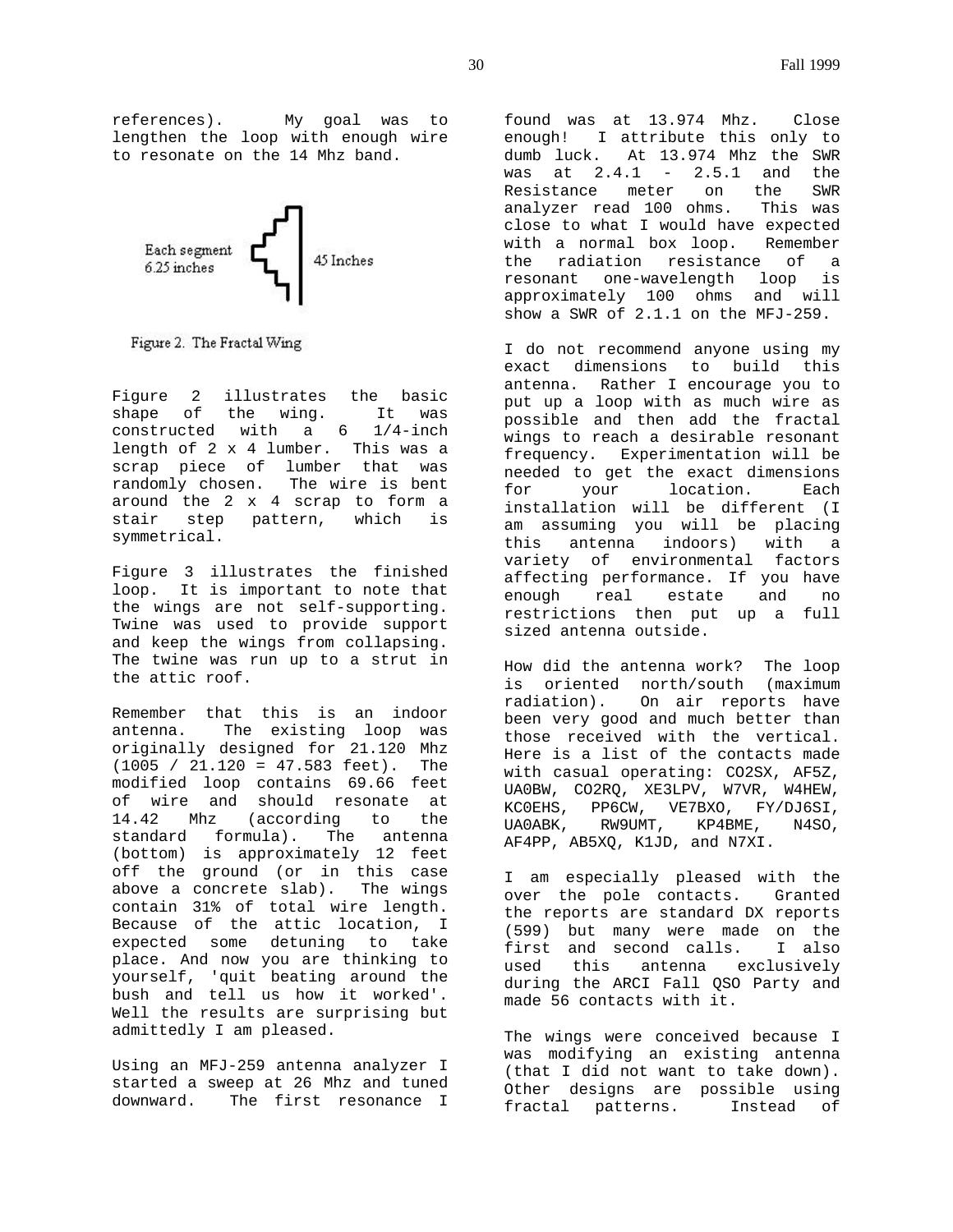

Figure 3. The completed Fractal Wing Loop

placing the wings perpendicular to the plane of the loop, the patterns can be incorporated into the main part of the loop itself. Of course one could also fashion a true fractal antenna (constructed totally with self-similar patterns).

Indoor antennas can be a compromise not only in performance but with the operator's patience as well (hi). The limitations that are now placed on amateurs by covenants and CCR's make operating effectively difficult and sometimes can keep others out of the hobby.

The fractal wing loop is an indoor antenna that has given me good More experimentation is needed to determine the real effect of the wings on resonance as opposed to the environmental effects of indoor use. As time permits I will report what information I find. If anyone has modeling software and is willing to model this antenna please Email me privately. I will help you any way that I can and hope that you will report back your results in this journal.

With all indoor antennas, QRP power levels should be used (of course I feel the same with outdoor ones as well hi).

# References

- 1. N. Cohen, "Fractal Antennas Part 1", Communications Quarterly, Summer 1995, 7-22.
- 2. N. Cohen, "Fractal And Shaped Dipoles", Communications Quarterly, Spring 1996, 25-36.
- 3. N. Cohen, "Fractal Antennas Part 2", Communications Quarterly, Summer 1996, 53-66.
- 4. N. Cohen and R. Hohlfeld, "Fractal Loops And The Small Loop Approximation", Communications Quarterly, Winter 1996, 77-81.<br>5. ARRL Anter
- Antenna Handbook 14<sup>th</sup> Edition.

72, de John NU0V burnleyia@home.com

\*\*\*\*\*\*\*\*\*\*\*\*\*\*\*\*\*\*\*\*\*\*\*\*\*\*\*\*\*\*\*\*

# **Copyright Notice**

The Iowa QRP Journal is published four times per year (Spring, Summer, Fall, and Winter). Copyright of materials appearing in the Iowa QRP Journal remains with the author(s). Articles or